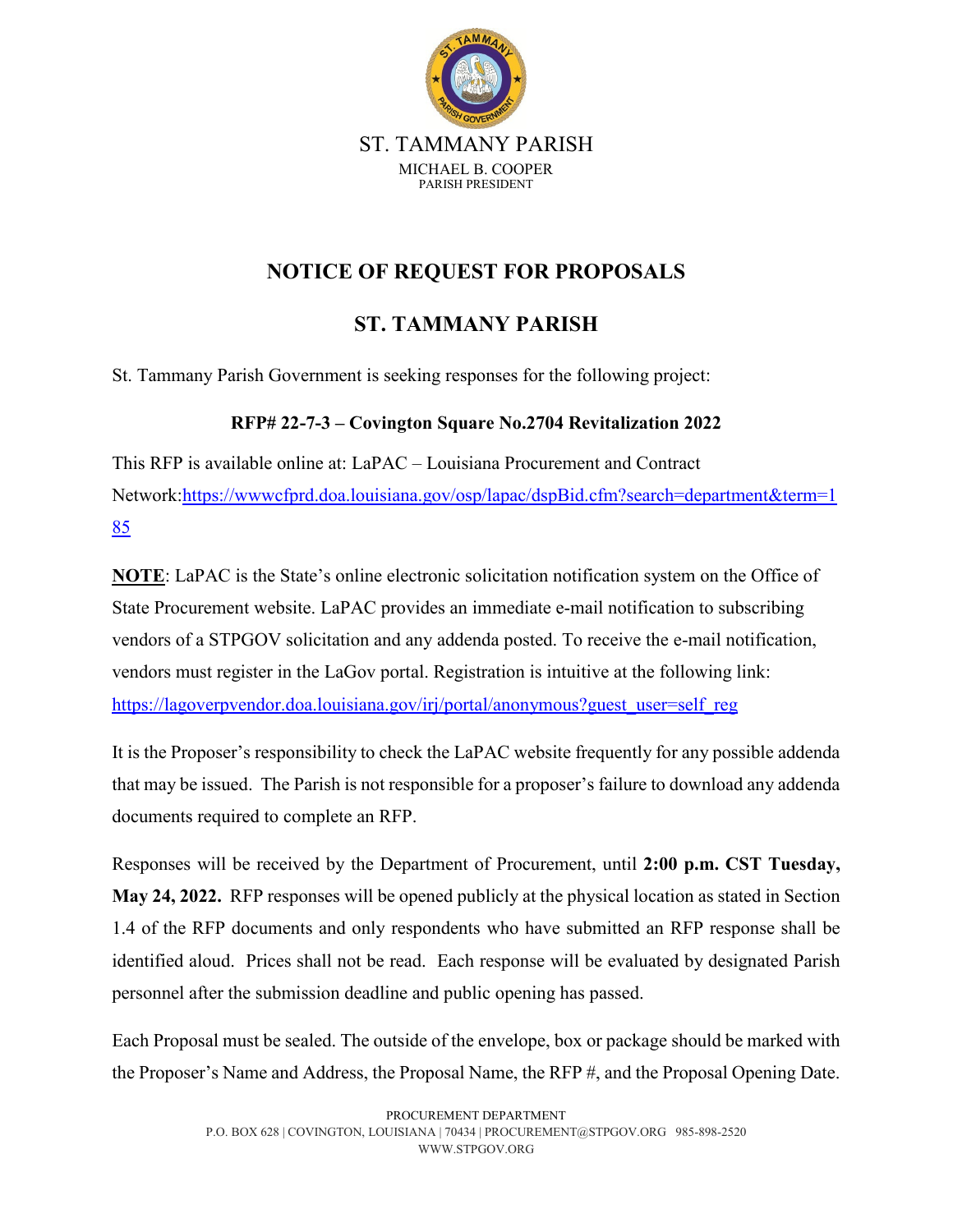The successful Respondent must supply St. Tammany Parish Government with all required documentation as specified in the RFP documents. Said Respondent must also be in Good Standing and licensed to do business in the State of Louisiana.

Proposals will be received at the St. Tammany Parish Government Department of Procurement Office, 21454 Koop Dr., Suite 2F, Mandeville LA., 70471 from each Respondent or his agent, or by certified mail with return receipt requested.

Procurement Department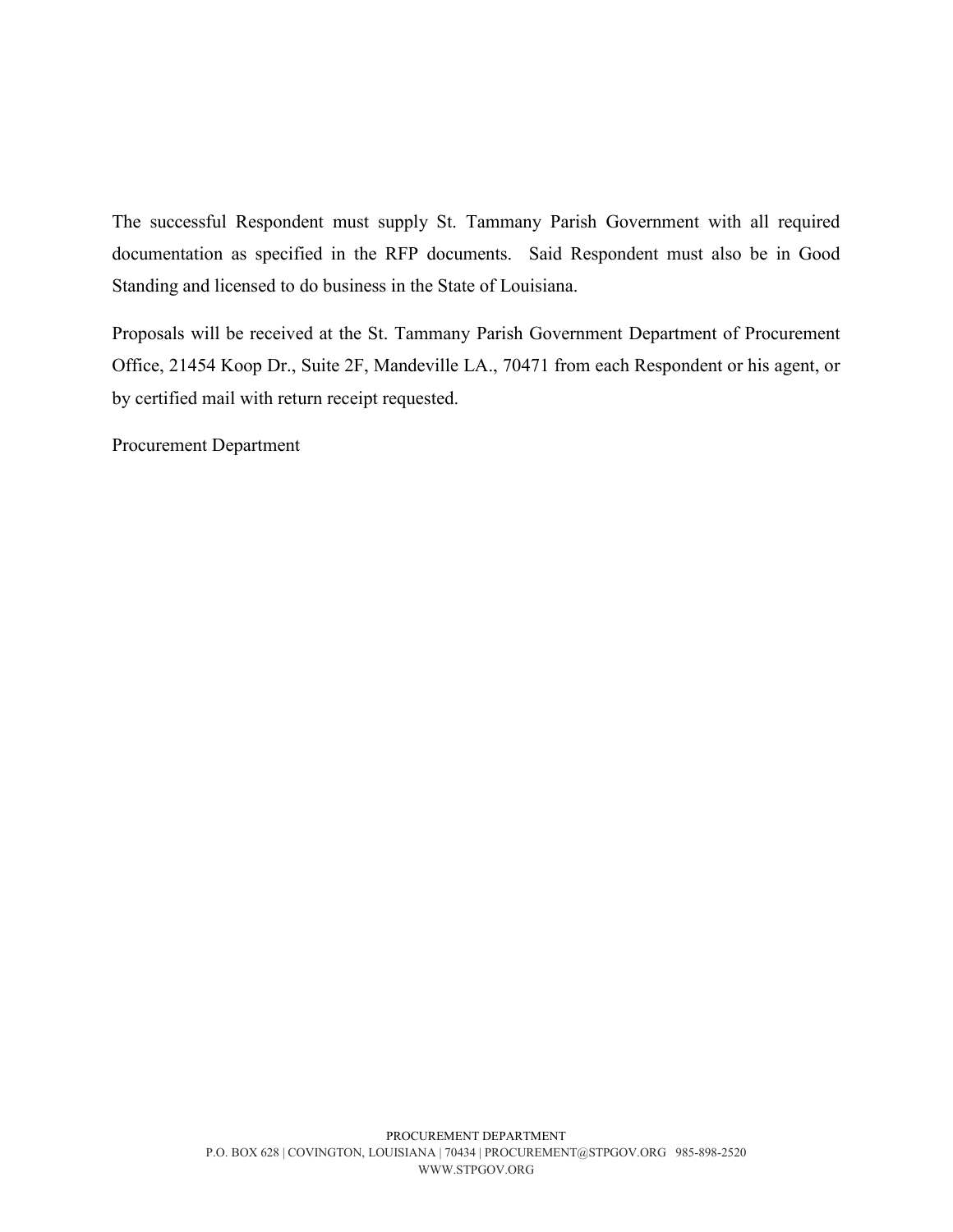# **REQUEST FOR PROPOSAL**

# **ST. TAMMANY PARISH GOVERNMENT**

**Covington Square No.2704 Revitalization** 

**2022** 



**RFP Number: 22-7-3** 

**Proposal Opening Date: 5/24/2022**

**Proposal Opening Time: 2:00PM**

**Engineers Estimate: N/A**

**April 11, 2022**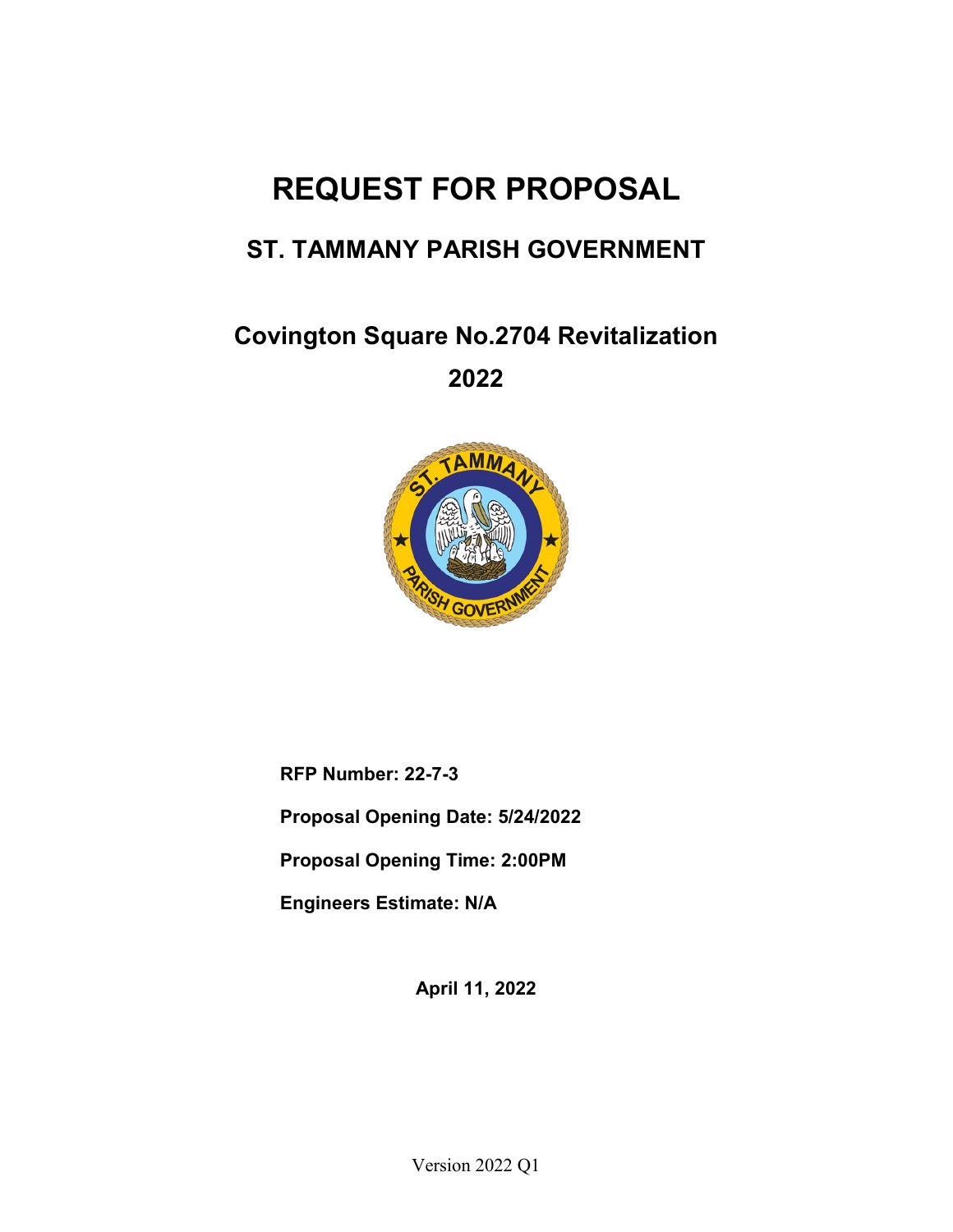### TABLE OF CONTENTS

| 1.1   |                                                                        |  |
|-------|------------------------------------------------------------------------|--|
| 1.2   |                                                                        |  |
| 1.3   |                                                                        |  |
| 1.4   |                                                                        |  |
| 1.5   |                                                                        |  |
|       |                                                                        |  |
| 2.1   |                                                                        |  |
| 2.2   |                                                                        |  |
| 2.3   |                                                                        |  |
| 2.4   |                                                                        |  |
| 2.5   |                                                                        |  |
|       |                                                                        |  |
|       |                                                                        |  |
| 4.1   |                                                                        |  |
| 4.2   |                                                                        |  |
|       |                                                                        |  |
| 5.1   |                                                                        |  |
| 5.2   | Confidential Information, Trade Secrets, and Proprietary Information 7 |  |
| 5.3   |                                                                        |  |
| 5.3.1 |                                                                        |  |
| 5.3.2 |                                                                        |  |
| 5.4   |                                                                        |  |
| 5.5   |                                                                        |  |
| 5.6   |                                                                        |  |
| 5.7   |                                                                        |  |
| 5.8   |                                                                        |  |
| 5.9   |                                                                        |  |
| 5.10  |                                                                        |  |
| 5.11  |                                                                        |  |
| 5.12  |                                                                        |  |
| 5.13  |                                                                        |  |
| 5.14  |                                                                        |  |
| 5.15  |                                                                        |  |
| 5.16  |                                                                        |  |
| 5.17  |                                                                        |  |
| 5.18  |                                                                        |  |
| 5.19  |                                                                        |  |
| 5.20  |                                                                        |  |
| 5.21  |                                                                        |  |
| 5.22  |                                                                        |  |
| 5.23  |                                                                        |  |
| 5.24  |                                                                        |  |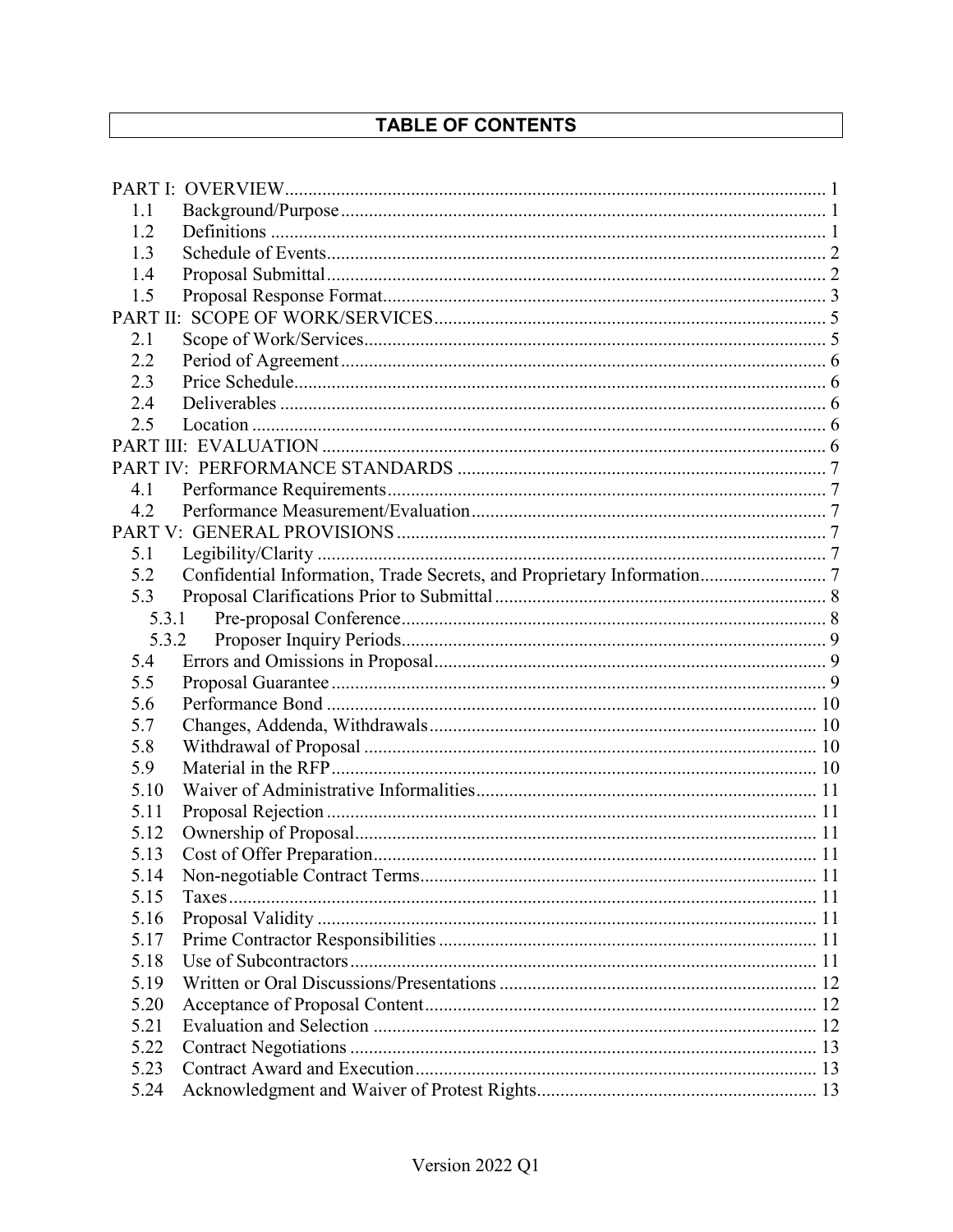| 5.25   |                                                                |  |  |  |
|--------|----------------------------------------------------------------|--|--|--|
| 5.26   |                                                                |  |  |  |
| 5.27   |                                                                |  |  |  |
| 5.28   |                                                                |  |  |  |
| 5.29   |                                                                |  |  |  |
| 5.30   |                                                                |  |  |  |
|        |                                                                |  |  |  |
| 5.31   |                                                                |  |  |  |
| 5.31.1 |                                                                |  |  |  |
|        | 5.31.2                                                         |  |  |  |
|        | 5.31.3                                                         |  |  |  |
| 5.32   |                                                                |  |  |  |
| 5.33   |                                                                |  |  |  |
| 5.34   |                                                                |  |  |  |
| 5.35   |                                                                |  |  |  |
| 5.36   |                                                                |  |  |  |
| 5.37   |                                                                |  |  |  |
| 5.38   |                                                                |  |  |  |
| 5.39   |                                                                |  |  |  |
| 5.40   |                                                                |  |  |  |
| 5.41   |                                                                |  |  |  |
| 5.42   |                                                                |  |  |  |
| 5.43   |                                                                |  |  |  |
| 5.44   |                                                                |  |  |  |
| 5.45   |                                                                |  |  |  |
| 5.46   |                                                                |  |  |  |
|        | ttachment "A" _ Pricing Sheet: Project Specifications: Survey: |  |  |  |

Attachment "A" – Pricing Sheet; Project Specifications; Survey;<br>Attachment "B" – Sample Contract - OMITTED<br>Attachment "C" – Acknowledgment and Waiver<br>Attachment "D" – Insurance Requirements<br>Attachment "E" – Hold Harmless A

Attachment "G" - Sample Scoring Matrix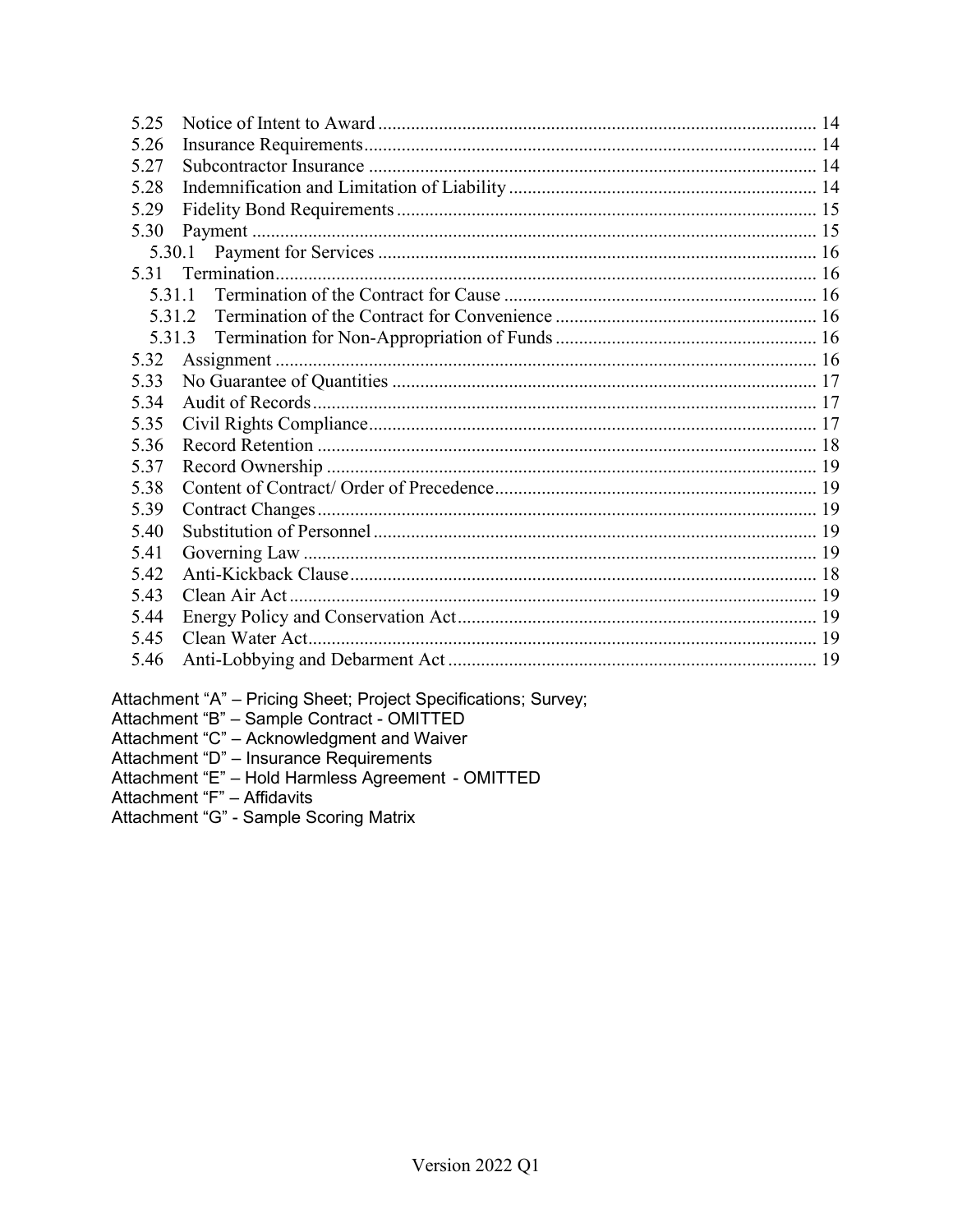### **REQUEST FOR PROPOSAL FOR**

### **Covington Square No.2704 Revitalization**

### <span id="page-5-0"></span>**PART I: OVERVIEW**

#### <span id="page-5-1"></span>**1.1 Background/Purpose**

The purpose of this Request for Proposal (RFP) is to obtain proposals from qualified Proposers who are interested in providing a Covington Square No. 2704 Revitaliazation to develop one Covington City block that will benefit the community.

St. Tammany Parish Government ("Parish") is seeking lease proposals ("Proposals") from agencies ("Agencies") for the opportunity to lease and develop Parish-owned property. The property is an entire Covington City block bounded by N. Jackson Street, W. 28<sup>th</sup> Avenue, N. Van Buren Street, and W. 27<sup>th</sup> Avenue. Otherwise known as Square No. 2704 Division of Covington, lots 1 -10. Due to the proximal location to Rev. Peter Atkins Park, a vibrant anchor of the community, the Parish considers this property ("Site") an important location that offers a unique opportunity to serve the Covington community.

The vision for the Site's use is still emerging and the Parish will look at proposals and prioritize them according to community need, access to services for unserved or underserved individuals, compatibility with surrounding properties, and improvements to the drainage system. The Site plan shall include drainage features to improve stormwater management for the area.

The intended outcome of this Request for Proposal process is the development of a lease agreement that will establish terms and conditions, and further define scope, design, overall use and development of the Site upon which the selected Agency can lease and develop the preferred project on the Site.Submittal of a proposal does not create any right or expectation to a contract with the Parish.

#### <span id="page-5-2"></span>**1.2 Definitions**

- A. Shall The term "shall" denotes mandatory requirements.
- B. Must The term "must" denotes mandatory requirements.
- C. May The term "may" denotes an advisory or permissible action.
- D. Should The term "should" denotes a desirable action.
- E. Contractor A Proposer who contracts with the Parish.
- F. Parish St. Tammany Parish Government.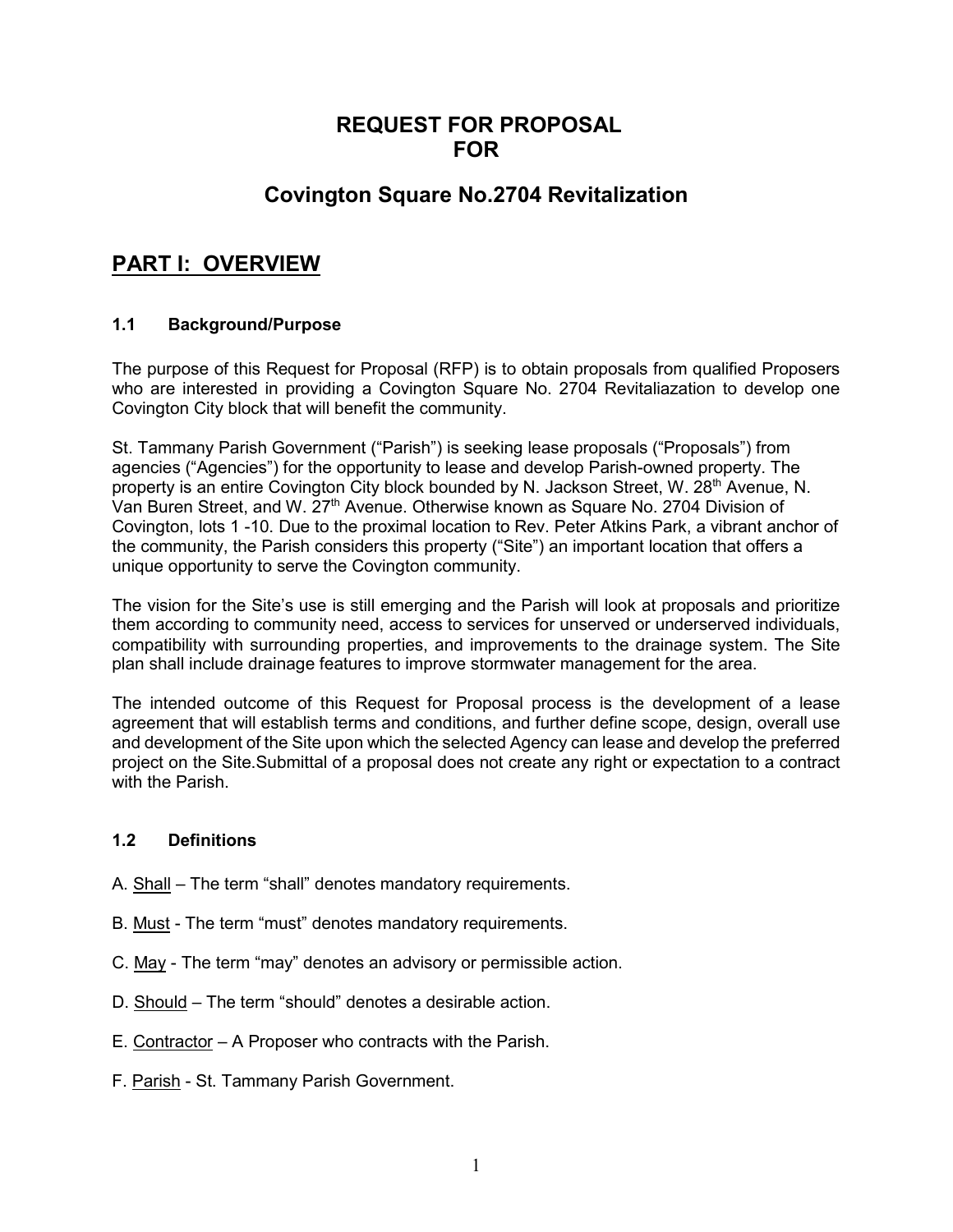G. Discussions- For the purposes of this RFP, a formal, structured means of conducting written or oral communications/presentations with responsible Proposers who submit proposals in response to this RFP.

H. RFP – Request for Proposal.

- I. Proposer Person or entity responding to this RFP.
- J. Agreement A contract between the Contractor and the Parish.

K. Evaluation Committee – Committee established for the purposes of evaluating proposals submitted in response to this RFP.

#### <span id="page-6-0"></span>**1.3 Schedule of Events**

|                                                   | Date           | Time (CT) |
|---------------------------------------------------|----------------|-----------|
| 1. RFP Available                                  | April 20, 2022 | 8:00 AM   |
| 2. Pre-Proposal Conference (if required):*        | N/A            |           |
| 3. Deadline to receive written inquiries          | May 13, 2022   | 2:00 PM   |
| 4. Deadline to answer written inquiries           | May 19, 2022   | 2:00 PM   |
| 5. Proposal Opening Date                          | May 24, 2022   | 2:00 PM   |
| (deadline for submitting proposals)               |                |           |
| 6. Oral discussions with proposers, if applicable | TBD            |           |
| 7. Notice of Intent to Award to be mailed         | TBD            |           |
| 8. Contract Initiation                            | TBD            |           |

**NOTE: The Parish reserves the right to revise this schedule. Any such revision will be formalized by the issuance of an addendum to the RFP.**

#### <span id="page-6-1"></span>**1.4 Proposal Submittal**

This RFP is available online at: LaPAC – Louisiana Procurement and Contract Network[:https://wwwcfprd.doa.louisiana.gov/osp/lapac/dspBid.cfm?search=department&term=1](https://wwwcfprd.doa.louisiana.gov/osp/lapac/dspBid.cfm?search=department&term=185) [85](https://wwwcfprd.doa.louisiana.gov/osp/lapac/dspBid.cfm?search=department&term=185)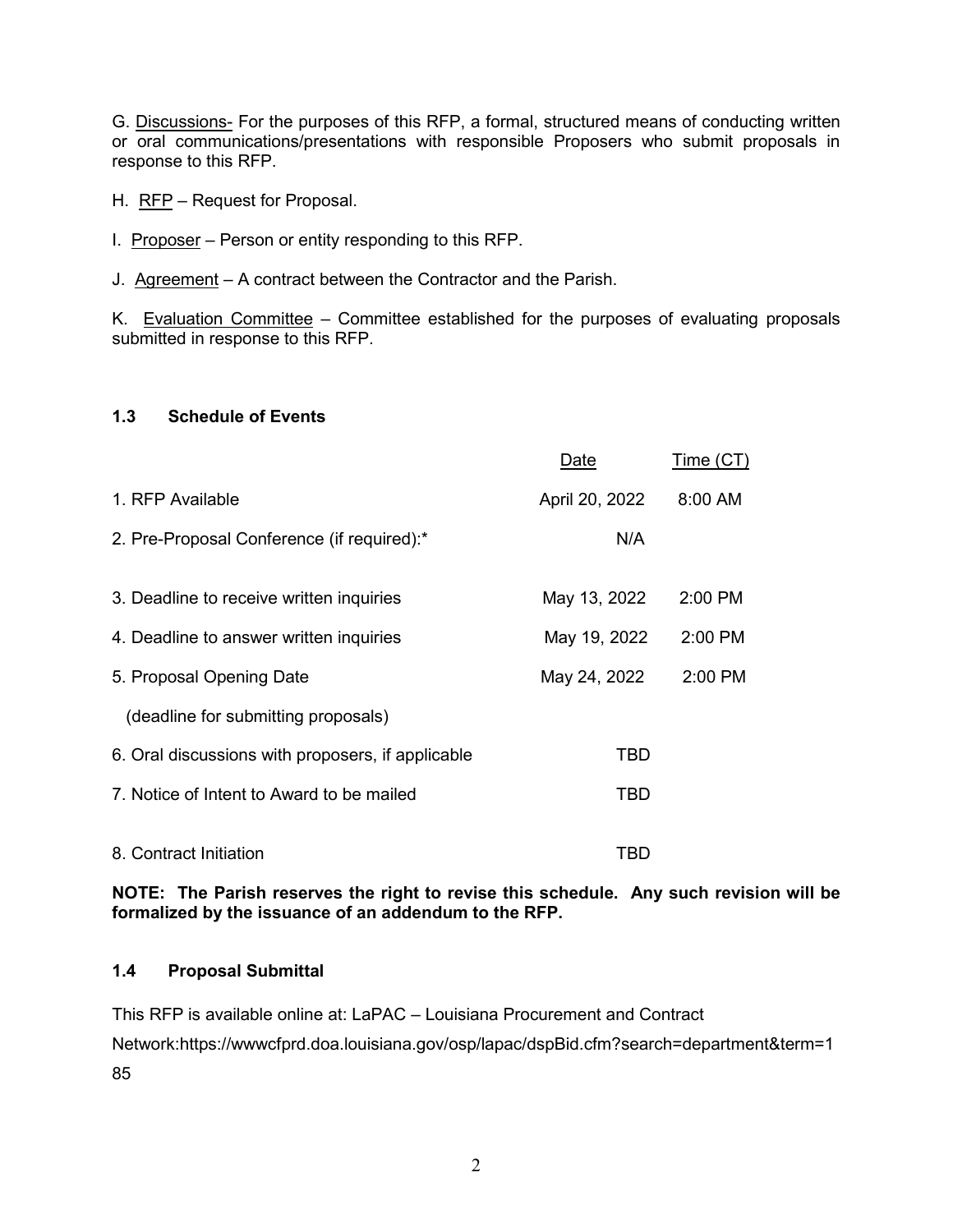**NOTE:** LaPAC is the State's online electronic solicitation notification system on the Office of State Procurement website. LaPAC provides an immediate e-mail notification to subscribing vendors of a STPGOV solicitation and any addenda posted. To receive the e-mail notification, vendors must register in the LaGov portal. Registration is intuitive at the following link: [https://lagoverpvendor.doa.louisiana.gov/irj/portal/anonymous?guest\\_user=self\\_reg](https://lagoverpvendor.doa.louisiana.gov/irj/portal/anonymous?guest_user=self_reg)

It is the Proposer's responsibility to check the LaPAC website frequently for any possible addenda that may be issued. The Parish is not responsible for a proposer's failure to download any addenda documents required to complete an RFP.

All proposals shall be received by the Procurement Department **no later than the date and time shown in the Schedule of Events.**

**Important - - Clearly mark outside of the sealed envelope, box or package with the following information and format:**

- Χ **Name and Address of Proposer**
- Χ **Proposal Name: Covington Square No. 2704 Revitalization**
- Χ **RFP #: 22-7-3**
- Χ **Proposal Opening Date: May 24, 2022**

Proposals may only be sent via certified mail, hand-delivery or courier service to our physical location at:

> St. Tammany Parish Government Procurement Department 21454 Koop Drive, Suite 2F Mandeville, Louisiana 70471

Proposer is solely responsible for ensuring that its courier service provider makes inside deliveries to our physical location. The Parish is not responsible for any delays caused by the proposer's chosen means of proposal delivery.

Proposer is solely responsible for the timely delivery of its proposal. Failure to meet the proposal opening date and time shall result in rejection of the proposal.

#### **PROPOSALS SHALL BE OPENED PUBLICLY AT THE PHYSICAL LOCATION IDENTIFIED ABOVE AND ONLY PROPOSERS SUBMITTING PROPOSALS SHALL BE IDENTIFIED ALOUD. PRICES SHALL NOT BE READ.**

#### <span id="page-7-0"></span>**1.5 Proposal Response Format**

Proposals submitted for consideration should follow the format and order of presentation described below: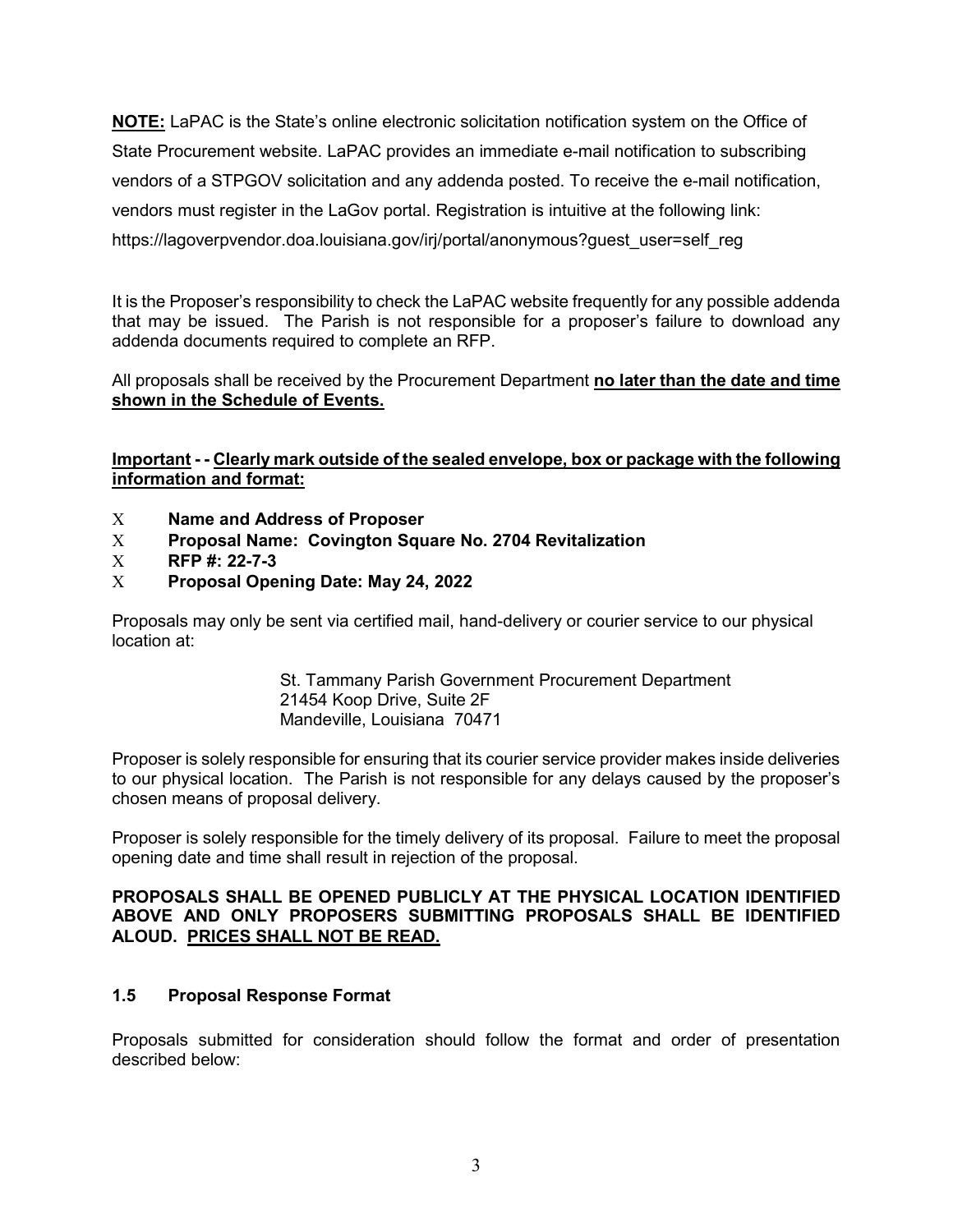A. **Cover Letter:** The cover letter should exhibit the Proposer's understanding and approach to the project. It should contain a summary of Proposer's ability to perform the services described in the RFP and confirm that Proposer is willing to perform those services and enter into a contract with the Parish.

**ATTENTION:** Please indicate in the Cover Letter which of the following applies to the signer of this proposal. Evidence of signature authority shall be provided upon the Parish's request.

- 1. The signer of the proposal is either a corporate officer who is listed on the most current annual report on file with the secretary of state **or** a member of a partnership or partnership in commendam as reflected in the most current partnership records on file with the secretary of state. **A copy of the annual report or partnership record must be submitted to the Parish before contract award.**
- 2. The signer of the proposal is a representative of the Proposer authorized to submit this proposal as evidenced by documents such as, corporate resolution, certification as to corporate principal, etc. **If this applies, a copy of the resolution, certification or other supportive documents must be submitted to the Parish before contract award.**

The cover letter should also:

- 1. Identify the submitting Proposer and provide its federal tax identification number;
- 2. Identify the name, title, address, telephone number, fax number, and email address of each person authorized by the Proposer to contractually obligate the Proposer; and
- 3. Identify the name, address, telephone number, fax number, and email address of the contact person for technical and contractual clarifications throughout the evaluation period.
- B. **Table of Contents:** Organized in the order cited in the format contained herein.
- C. **Proposer Qualifications and Experience:** History and background of Proposer, related services provided to government entities, existing customer satisfaction, volume of merchants, etc. Proposer should specifically provide a description of all relevant consulting assignments similar to the Project requested herein which have been completed by the Proposer within the last three (3) years ("Recent Projects").

The description of any such Recent Projects should include the following:

- 1. Name of the client;
- 2. Year of the assignment and length of time to complete the project;<br>3. Nature of the services rendered: and
- Nature of the services rendered; and
- 4. Professionals assigned to the project who are also proposed to serve on this assignment.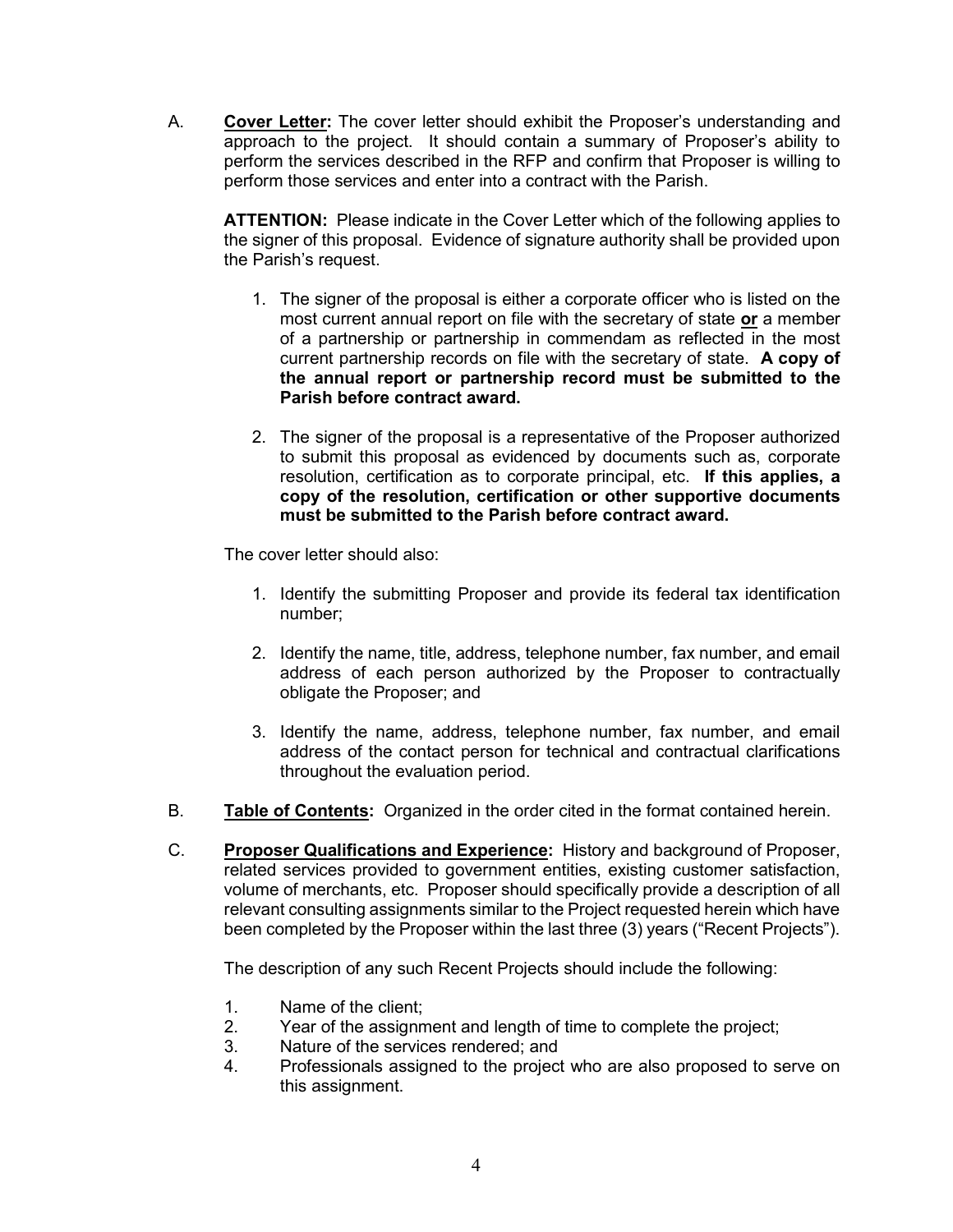- D**. Proposed Solution/Technical Response:** Illustrating and describing proposed technical solution and compliance with the RFP requirements.
- E. **Innovative Concepts:** Presentation of innovative concepts, if any, for consideration.
- F. **Project Schedule:** Detailed schedule of implementation plan. This schedule is to include implementation actions, timelines, responsible parties, etc.
- G. **Financial Proposal: Proposer's fees and other costs, if any, shall be submitted on Attachment "A".** Prices proposed shall be firm for the duration of the contract*.* This financial proposal shall include any and all costs the Proposer wishes to have considered in the contractual arrangement with the Parish.
- H. **References:** Proposer should provide names, addresses, telephone numbers and contact persons for five (5) other public jurisdictions for which comparable services have recently been rendered, including a description of the services provided.
- I. **Customer Service:** Each Proposer should submit a provision for customer service, including personnel assigned, toll-free number, and account inquiry, etc.
- J. **Resumes:** Each Proposer should submit resumes for account manager, designated customer service representative(s) and any other key personnel to be assigned to this Project, including those of subcontractors, if any.
- K. **Additional Information:** Each Proposer should submit any other information deemed pertinent by the Proposer including terms and conditions which the Proposer wishes the Parish to consider.
- L. **Acknowledgment and Waiver:** Proposer shall execute and have notarized an Acknowledgment and Waiver (Attachment "C" hereto).
- M. **Multiple Copies of Response:** Each Proposer shall submit one (1) signed original response. Four (4) additional copies of the proposal should be provided, as well as one (1) redacted copy, if applicable (See Section 5.2), **one (1) electronic copy via USB or CD**

### <span id="page-9-0"></span>**PART II: SCOPE OF WORK/SERVICES**

#### <span id="page-9-1"></span>**2.1 Scope of Work/Services**

The Parish is seeking development plans for Covington Square No. 2704 which is currently a vacant city block. The Parish desires a use that will first and formost benefit the community and be compatible with the current neighborhood. Please see Attachment A for the survey for the land, specific questions the proposal shall address, and a more detailed guideance on the project.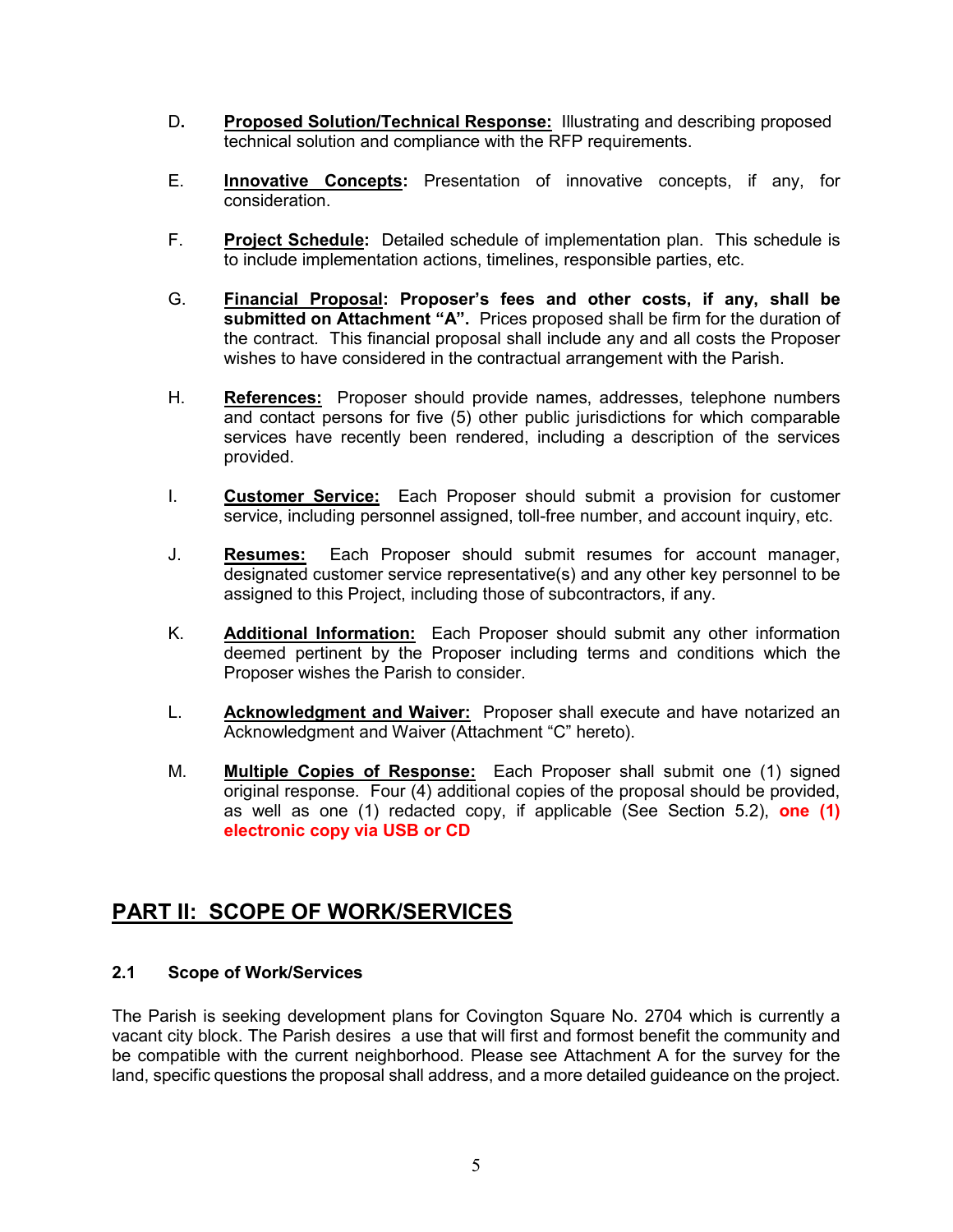#### <span id="page-10-0"></span>**2.2 Period of Agreement**

The term of the lease that will result from the selected development plan will be agreed upon by both parities. Based on the level of financial investment in the site, the term will be long-term with options for renewals. For example, a 39 year lease with three 20 year renewal options.

The term of any contract resulting from this solicitation shall begin on the date of the Parish President's signature or approval in writing by the Parish President or designee. The contract shall terminate pursuant to the terms and conditions of section 5.31 herein, the terms and conditions of the contract, operation of law, as agreed between the parties, or upon satisfactory completion of all services and obligations described in the contract.

#### <span id="page-10-1"></span>**2.3 Price Schedule**

Prices proposed by the Proposers shall be firm for the term of the contract.

#### <span id="page-10-2"></span>**2.4 Deliverables**

The deliverables listed in this section are the minimum desired from the successful Proposer. Every Proposer should describe what deliverables will be provided per their proposal and how the proposed deliverables will be provided.

#### <span id="page-10-3"></span>**2.5 Location**

The location(s) the work/delivery/service is to be performed, completed and managed is/are at Covington Square No. 2704, entire block bounded by N. Jackson Street, W. 28<sup>th</sup> Avenue, N. Van Buren Street, and W. 27<sup>th</sup> Avenue (location(s)).

### <span id="page-10-4"></span>**PART III: EVALUATION**

The evaluation committee shall assign points to its evaluation of each Proposal as follows:

| <b>Evaluation Criteria</b>                                                                                             | <b>Possible Points</b> |
|------------------------------------------------------------------------------------------------------------------------|------------------------|
| Compliance with the RFP                                                                                                | 15                     |
| Understanding of the Project                                                                                           | 10                     |
| Approach to the Project                                                                                                | 10                     |
| Ability to perform within the stated timeframe                                                                         | 20                     |
| Qualifications of the Proposer, including, but not limited to, its<br>experience and personnel assigned to the Project | 20                     |
| Overall costs and fees to be charged                                                                                   | 10                     |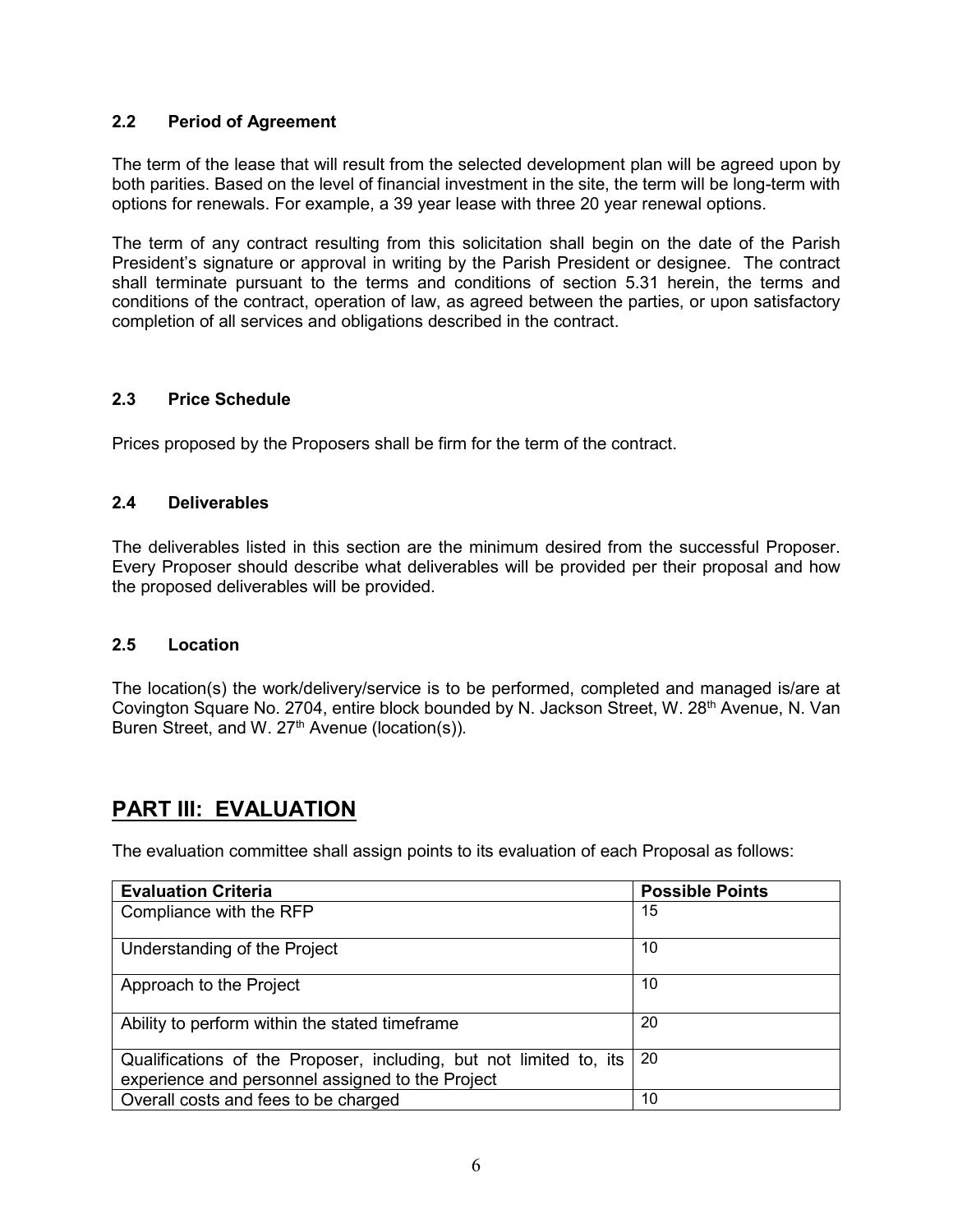| Proposal quality and references | 15  |
|---------------------------------|-----|
|                                 |     |
| <b>Total</b>                    | 100 |

The proposal will be evaluated in light of the material and the substantiating evidence presented to the Parish, not on the basis of what may be inferred.

The scores will be combined to determine the overall score. The Proposer with the highest overall score will be recommended for award.

### <span id="page-11-0"></span>**PART IV: PERFORMANCE STANDARDS**

#### <span id="page-11-1"></span>**4.1 Performance Requirements**

Omitted as not applicable to this RFP

#### <span id="page-11-2"></span>**4.2 Performance Measurement/Evaluation**

Omitted as not applicable to this RFP

### <span id="page-11-3"></span>**PART V: GENERAL PROVISIONS**

#### <span id="page-11-4"></span>**5.1 Legibility/Clarity**

Responses to the requirements of this RFP in the formats requested are desirable with all questions answered in as much detail as practicable. The Proposer's response is to demonstrate an understanding of the requirements. Proposals shall be prepared providing a straightforward, concise description of the Proposer's ability to meet the requirements of the RFP. Each Proposer is solely responsible for the accuracy and completeness of its proposal.

#### <span id="page-11-5"></span>**5.2 Confidential Information, Trade Secrets, and Proprietary Information**

The designation of certain information as trade secrets and/or privileged or confidential proprietary information shall only apply to the technical portion of the proposal. The cost proposal will not be considered confidential under any circumstance. Any proposal copyrighted or marked as confidential or proprietary in its entirety may be rejected without further consideration or recourse.

For the purposes of this procurement, the provisions of the Louisiana Public Records Act (LSA-R.S. 44.1, *et. seq.*) will be in effect. Pursuant to this Act, all proceedings, records, contracts, and other public documents relating to this procurement shall be open to public inspection. Proposers are reminded that while trade secrets and other proprietary information they submit in conjunction with this procurement may not be subject to public disclosure, protections must be claimed by the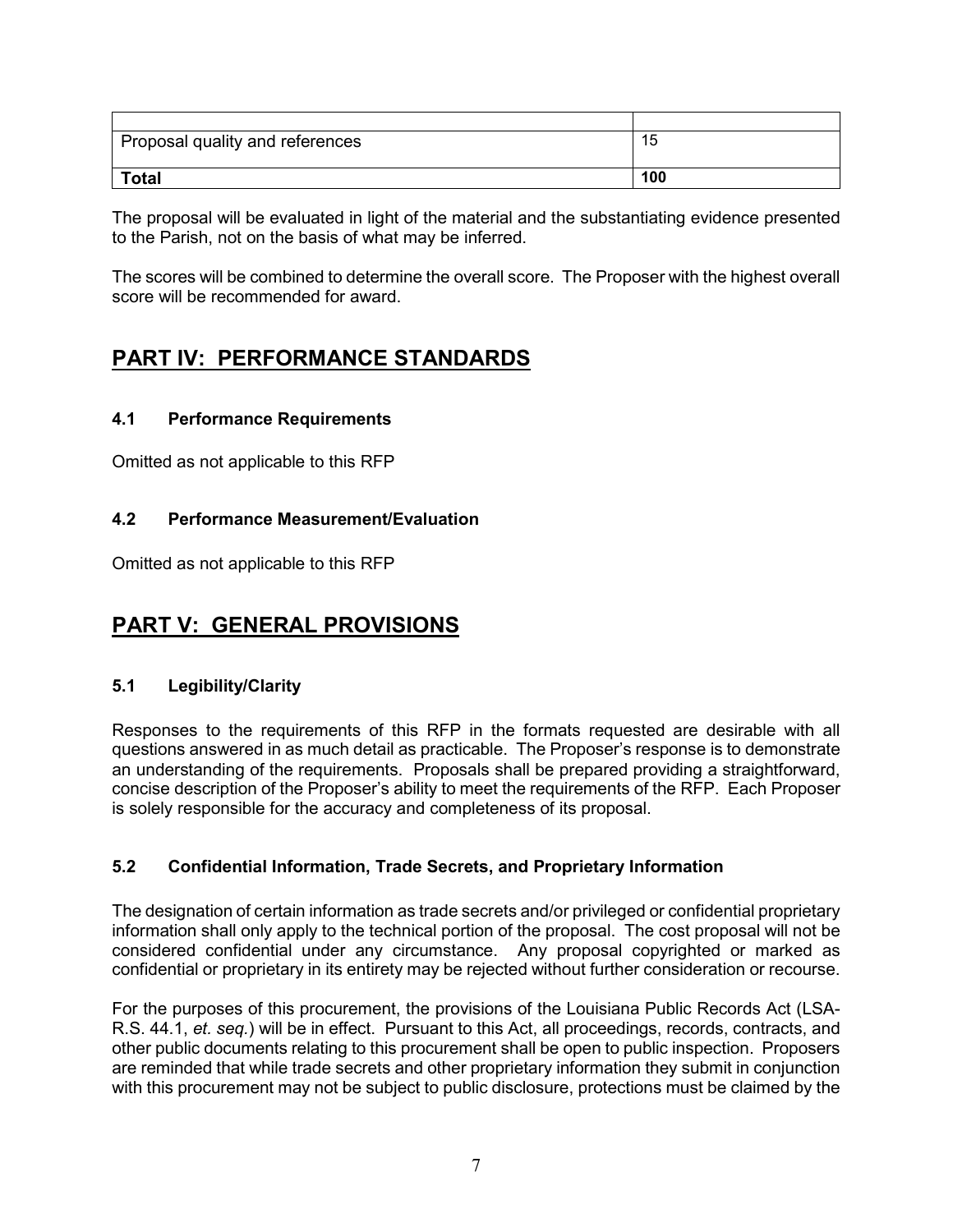Proposer at the time of submission of its Technical Proposal. Proposers should refer to the Louisiana Public Records Act for further clarification.

The Proposer must clearly designate the part of the proposal that contains a trade secret and/or privileged or confidential proprietary information as "confidential" in order to claim protection, if any, from disclosure. The Proposer shall mark the cover sheet of the proposal with the following legend, specifying the specific section(s) of his proposal sought to be restricted in accordance with the conditions of the legend:

*"The data contained in pages \_\_\_\_\_of the proposal have been submitted in confidence and contain trade secrets and/or privileged or confidential information and such data shall only be disclosed for evaluation purposes, provided that if a contract is awarded to this Proposer as a result of or in connection with the submission of this proposal, the Parish of St. Tammany shall have the right to use or disclose the data therein to the extent provided in the contract. This restriction does not limit the Parish of St. Tammany's right to use or disclose data obtained from any source, including the Proposer, without restrictions."*

Further, to protect such data, each page containing such data shall be specifically identified and marked "CONFIDENTIAL".

Proposers must be prepared to defend the reasons why the material should be held confidential. If a competing proposer or other person seeks review or copies of another proposer's confidential data, the Parish will notify the owner of the asserted data of the request. If the owner of the asserted data does not want the information disclosed, it must agree to indemnify the Parish and hold the Parish harmless against all actions or court proceedings that may ensue (including attorney's fees), which seek to order the Parish to disclose the information. If the owner of the asserted data refuses to indemnify and hold the state harmless, the Parish may disclose the information.

The Parish reserves the right to make any proposal, including proprietary information contained therein, available to Parish personnel, the Parish Council, or other Parish and state agencies or organizations for the sole purpose of assisting the Parish in its evaluation of the proposal. The Parish shall require said individuals to protect the confidentiality of any specifically identified proprietary information or privileged business information obtained as a result of their participation in these evaluations.

If your proposal contains confidential information, you should also submit a redacted copy along with your proposal. If you do not submit the redacted copy, you will be required to submit this copy within 48 hours of notification from the Procurement Department. When submitting your redacted copy, you should clearly mark the cover as such - "REDACTED COPY" - to avoid having this copy reviewed by an evaluation committee member. The redacted copy should also state which sections or information have been removed.

#### <span id="page-12-0"></span>**5.3 Proposal Clarifications Prior to Submittal**

#### <span id="page-12-1"></span>**5.3.1 Pre-proposal Conference**

Omitted as not applicable to this RFP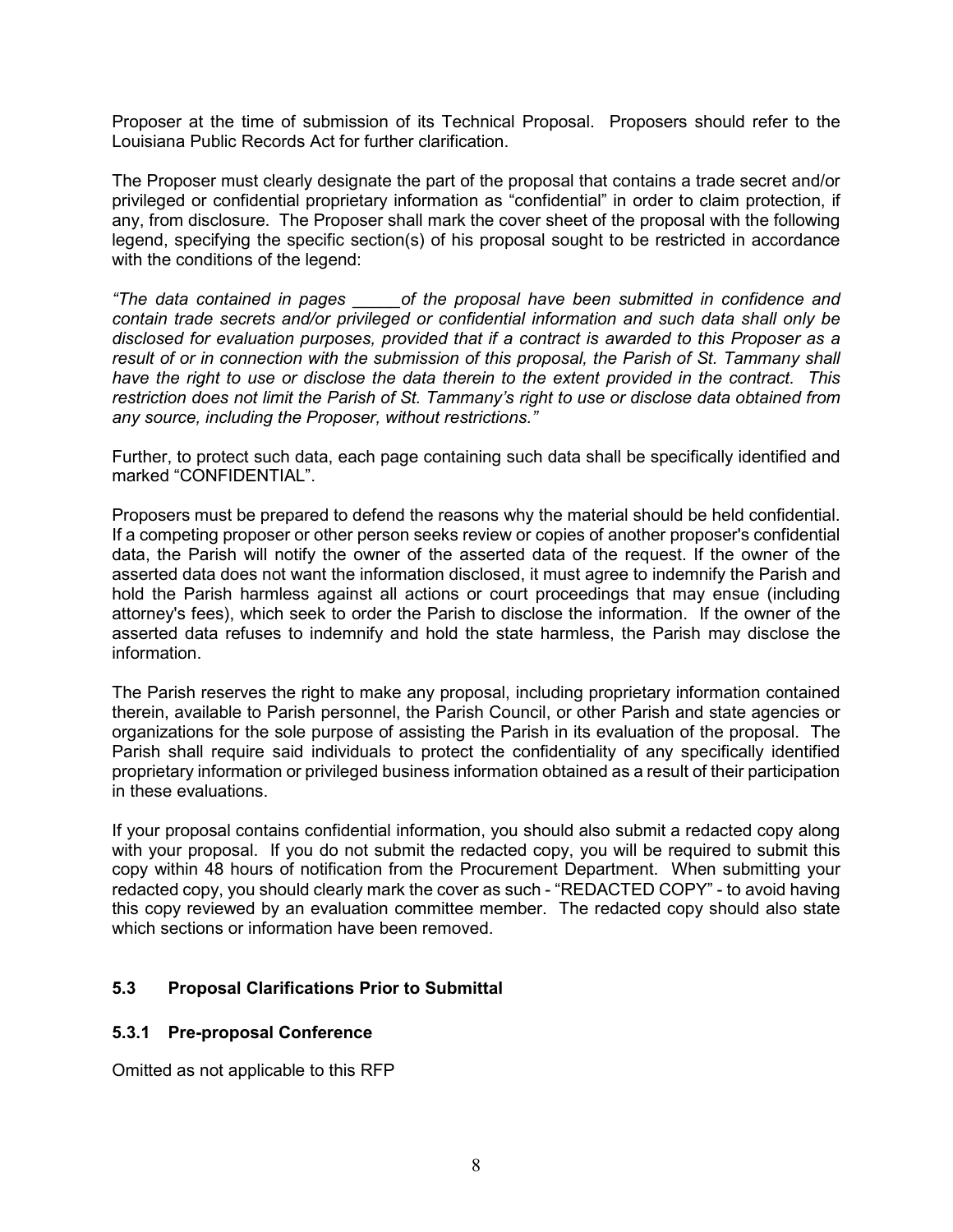#### <span id="page-13-0"></span>**5.3.2 Proposer Inquiry Periods**

The Parish shall not and cannot permit an open-ended inquiry period, as this creates an unwarranted delay in the procurement cycle and Parish operations. The Parish reasonably expects and requires *responsible and interested* proposers to conduct their in-depth proposal review and submit inquiries in a timely manner.

An inquiry period is hereby firmly set for all interested Proposers to perform a detailed review of the proposal documents and to submit any written inquiries relative thereto. *Without exception*, all inquiries MUST be submitted in writing by an authorized representative of the Proposer, clearly cross-referenced to the relevant solicitation section (even if an answer has already been given to an oral question during a Pre-proposal Conference). All inquiries must be received by the close of business on the Inquiry Deadline date set forth in Section 1.3 Schedule of Events of this RFP. Only those inquiries received by the established deadline shall be considered by the Parish. Inquiries received after the established deadline shall not be entertained.

Inquiries concerning this solicitation may be delivered by e-mail or hand-delivery to:

St. Tammany Parish Government Procurement Department Attn: Director of Procurement 21454 Koop Drive, Suite 2F Mandeville, Louisiana 70471

E-Mail: [purchasing@stpgov.org](mailto:purchasing@stpgov.org)

An addendum will be issued and posted on LaPAC (Louisiana Procurement and Contract Network[\)https://wwwcfprd.doa.louisiana.gov/osp/lapac/dspBid.cfm?search=department&term=1](https://wwwcfprd.doa.louisiana.gov/osp/lapac/dspBid.cfm?search=department&term=185) [85](https://wwwcfprd.doa.louisiana.gov/osp/lapac/dspBid.cfm?search=department&term=185) to address all inquiries received and any other changes or clarifications to the solicitation. Thereafter, all proposal documents, including but not limited to the specifications, terms, conditions, plans, etc., will stand as written and/or amended by any addendum. No negotiations, decisions, or actions shall be executed by any Proposer as a result of any oral discussions with any Parish employee or Parish consultant. It is the Proposer's responsibility to check the LaPAC website frequently for any possible addenda that may be issued. The Parish is not responsible for a Proposer's failure to download any addenda documents required to complete an RFP.

#### <span id="page-13-1"></span>**5.4 Errors and Omissions in Proposal**

The Parish will not be liable for any error in the proposal. Proposer will not be allowed to alter proposal documents after the deadline for proposal submission, except under the following condition: the Parish reserves the right to make corrections or clarifications due to patent errors identified in proposals by the Parish or the Proposer. The Parish, at its option, has the right to request clarification or additional information from the Proposer.

#### <span id="page-13-2"></span>**5.5 Proposal Guarantee**

Omitted as not applicable to this RFP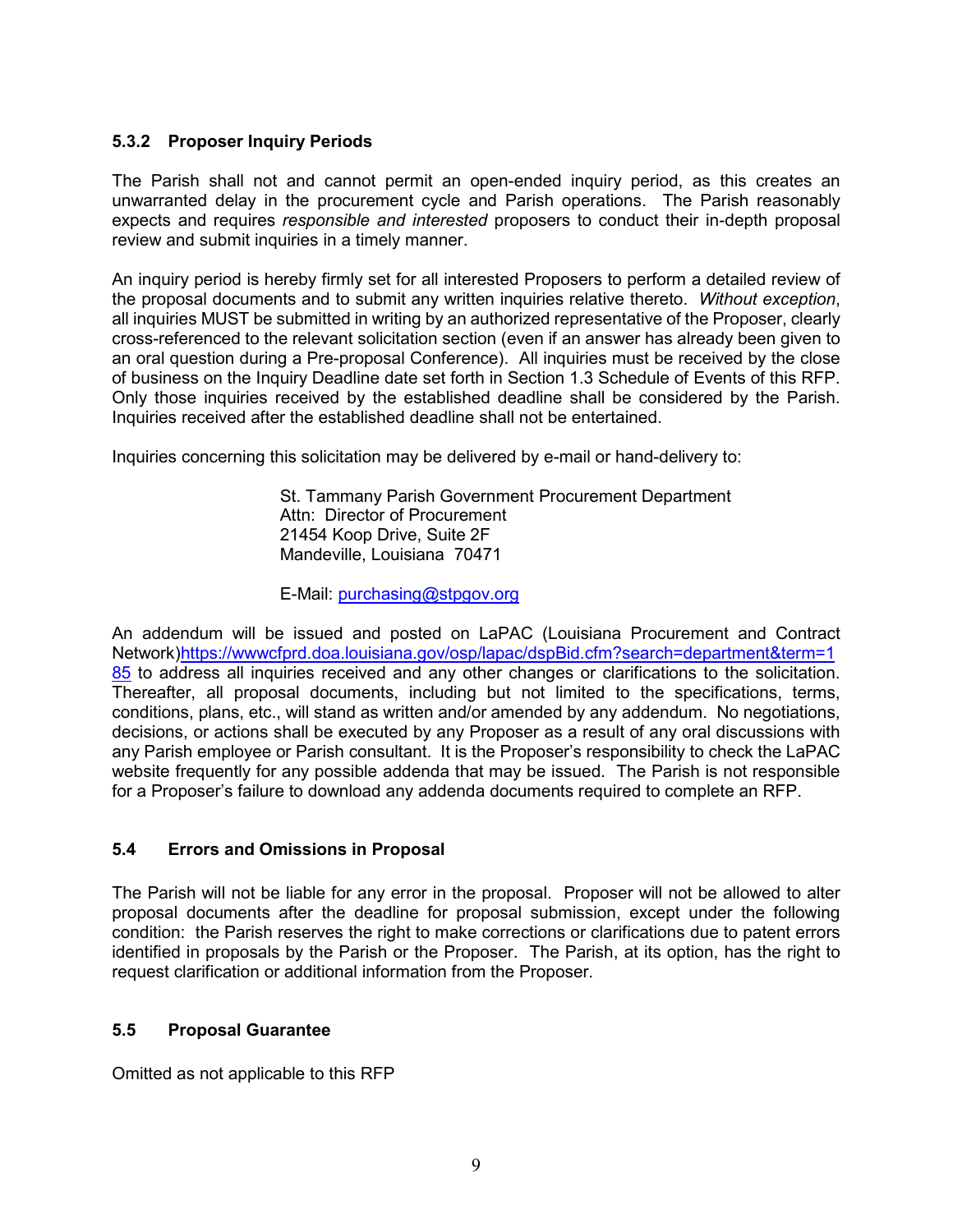#### <span id="page-14-0"></span>**5.6 Performance Bond**

<span id="page-14-1"></span>Omitted as not applicable to this RFP

#### **5.7 Changes, Addenda, Withdrawals**

The Parish reserves the right to change the Schedule of Events or issue Addenda to the RFP at any time. The Parish also reserves the right to cancel or reissue the RFP.

If the Proposer needs to submit changes or addenda, such shall be submitted in writing, signed by an authorized representative of the Proposer, cross-referenced clearly to the relevant proposal section, prior to the proposal opening, and should be submitted in a sealed envelope. Such shall meet all requirements for the proposal.

#### <span id="page-14-2"></span>**5.8 Withdrawal of Proposal**

<span id="page-14-3"></span>A Proposer may withdraw a proposal that has been submitted at any time up to the proposal closing date and time. To accomplish this, a written request signed by the authorized representative of the Proposer must be submitted to the Procurement Department.

#### **5.9 Material in the RFP**

Proposals shall be based only on the material contained in this RFP. The RFP includes official responses to questions, addenda, and other material, which may be provided by the Parish pursuant to the RFP.

#### <span id="page-14-4"></span>**5.10 Waiver of Administrative Informalities**

The Parish reserves the right, at its sole discretion, to waive administrative informalities contained in any proposal.

#### <span id="page-14-5"></span>**5.11 Proposal Rejection**

Issuance of this RFP in no way constitutes a commitment by the Parish to award a contract. The Parish reserves the right to accept or reject any or all proposals submitted or to cancel this RFP if it is in the best interest of the Parish to do so.

#### <span id="page-14-6"></span>**5.12 Ownership of Proposal**

All materials (paper content only) submitted in response to this request become the property of the Parish. Selection or rejection of a response does not affect this right. All proposals submitted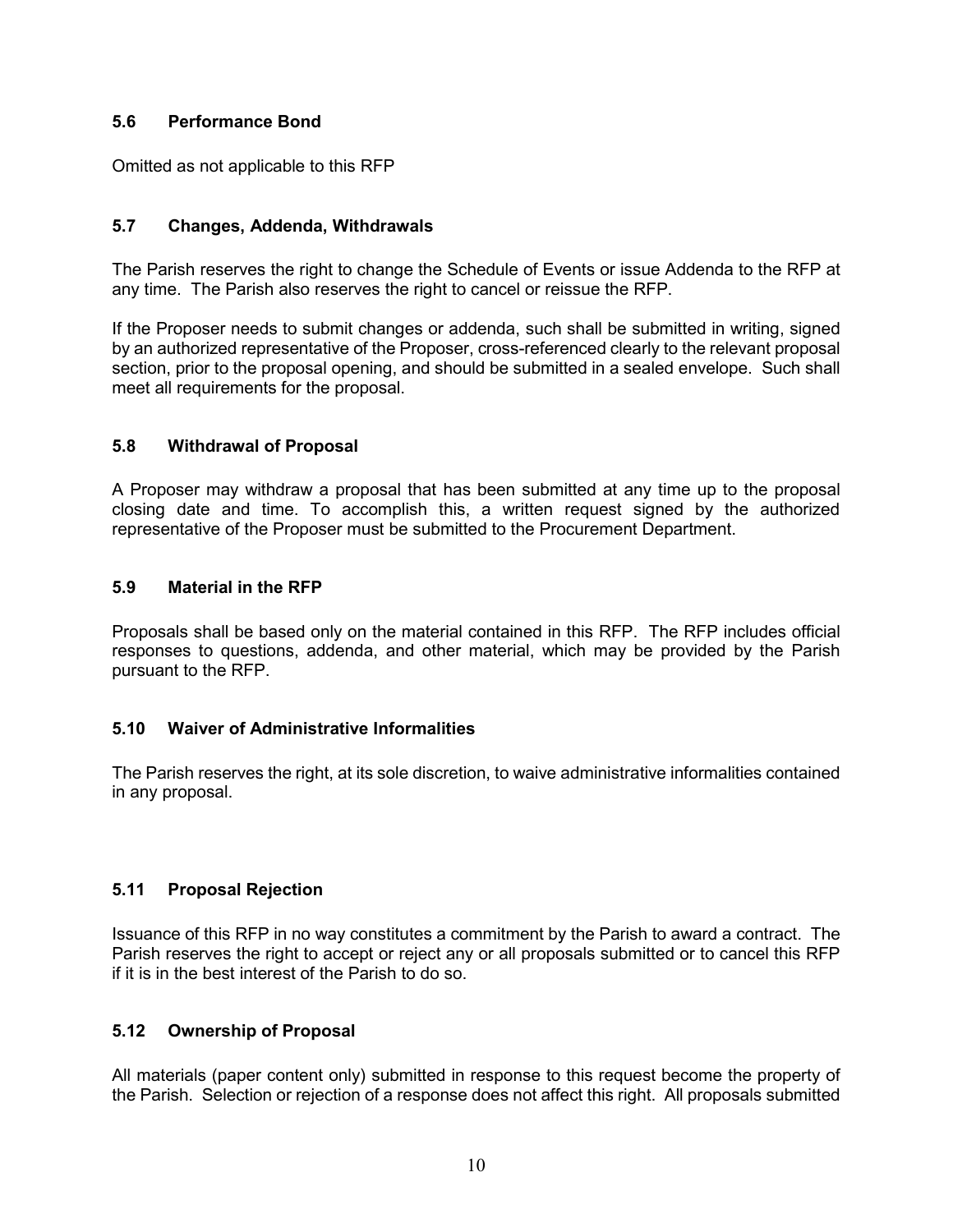will be retained by the Parish and not returned to Proposers. Any copyrighted materials in the response are not transferred to the Parish.

#### <span id="page-15-0"></span>**5.13 Cost of Offer Preparation**

The Parish is not liable for any costs incurred by prospective Proposers or Contractors prior to issuance of or entering into a Contract. Costs associated with developing the proposal, preparing for oral presentations, and any other expenses incurred by the Proposer in responding to the RFP are entirely the responsibility of the Proposer, and shall not be reimbursed in any manner by the Parish.

#### <span id="page-15-1"></span>**5.14 Non-negotiable Contract Terms**

Non-negotiable contract terms include but are not limited to taxes, assignment of contract, audit of records, EEOC and ADA compliance, record retention, content of contract/order of precedence, contract changes, governing law, claims or controversies, and termination based on contingency of appropriation of funds.

#### <span id="page-15-2"></span>**5.15 Taxes**

<span id="page-15-3"></span>Any taxes, other than state and local sales and use taxes from which the Parish is exempt, shall be assumed to be included within the Proposer's cost.

#### **5.16 Proposal Validity**

<span id="page-15-4"></span>All proposals shall be considered valid for acceptance until such time an award is made, unless the Proposer provides for a different time period within its proposal response. However, the Parish reserves the right to reject a proposal if the Proposer's acceptance period is unacceptable and the Proposer is unwilling to extend the validity of its proposal.

#### **5.17 Prime Contractor Responsibilities**

The selected Proposer shall be required to assume responsibility for all items and services offered in his proposal whether or not he produces or provides them. The Parish shall consider the selected Proposer to be the sole point of contact with regard to contractual matters, including payment of any and all charges resulting from the contract.

#### <span id="page-15-5"></span>**5.18 Use of Subcontractors**

Each Contractor shall serve as the single prime contractor for all work performed pursuant to its contract. That prime contractor shall be responsible for all deliverables referenced in this RFP. This general requirement notwithstanding, Proposers may enter into subcontractor arrangements.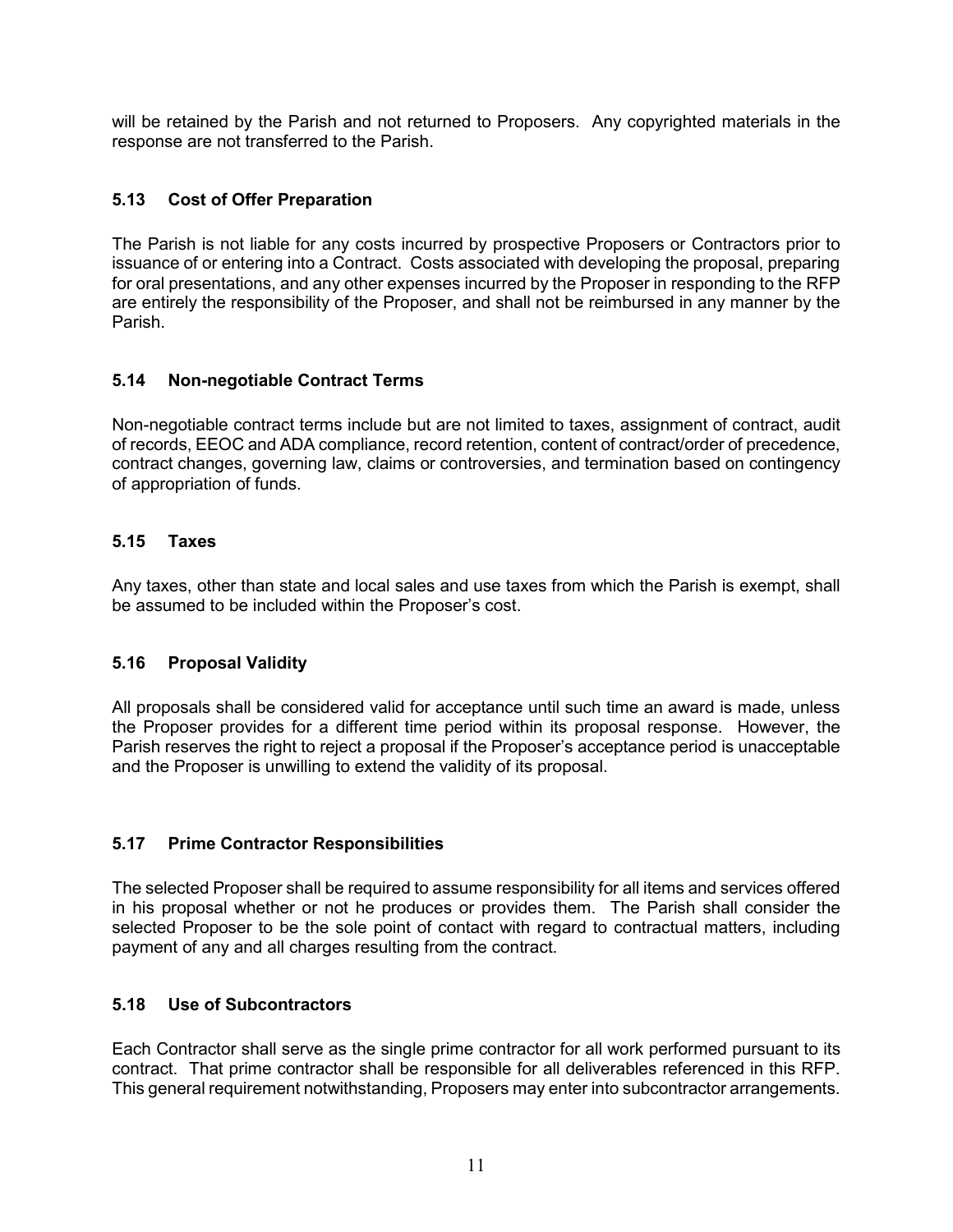Proposers may submit a proposal in response to this RFP, which identifies subcontract(s) with others, provided that the prime contractor acknowledges total responsibility for the entire contract.

If it becomes necessary for the prime contractor to use subcontractors, the Parish urges the prime contractor to use Louisiana vendors, including small and emerging businesses, a small entrepreneurship or a veteran or service-connected disabled veteran-owned small entrepreneurship, if practical. In all events, any subcontractor used by the prime should be identified to the Parish.

<span id="page-16-0"></span>Information required of the prime contractor under the terms of this RFP, is also required for each subcontractor and the subcontractors must agree to be bound by the terms of the contract. The prime contractor shall assume total responsibility for compliance.

#### **5.19 Written or Oral Discussions/Presentations**

Written or oral discussions may be conducted with Proposers who submit proposals determined to be reasonably susceptible of being selected for award; however, the Parish reserves the right to enter into an Agreement without further discussion of the proposal submitted based on the initial offers received. Any such written or oral discussion shall be initiated by the Parish.

Any commitments or representations made during these discussions, if conducted, may become formally recorded in the final contract.

<span id="page-16-1"></span>Written or oral discussions/presentations for clarification may be conducted to enhance the Parish's understanding of any or all of the proposals submitted. Any such written or oral discussions/presentations shall be initiated by the Parish. Proposals may be accepted without such discussions.

#### **5.20 Acceptance of Proposal Content**

<span id="page-16-2"></span>The mandatory RFP requirements shall become contractual obligations if a contract ensues. Failure of the successful Proposer to accept these obligations shall result in the rejection of the proposal

#### **5.21 Evaluation and Selection**

All responses received as a result of this RFP are subject to evaluation by the Evaluation Committee for the purpose of selecting the Proposer with whom the Parish shall contract.

To evaluate all proposals, a committee whose members have expertise in various areas has been selected. This committee will determine which proposals are reasonably susceptible of being selected for award. If required, written or oral discussions may be conducted with any or all of the Proposers to make this determination. Any such written or oral discussions shall be initiated by the Evaluation Committee.

Results of the evaluations will be provided by the Evaluation Committee to the Procurement Director. Written recommendation for award shall be made for the Proposer whose proposal,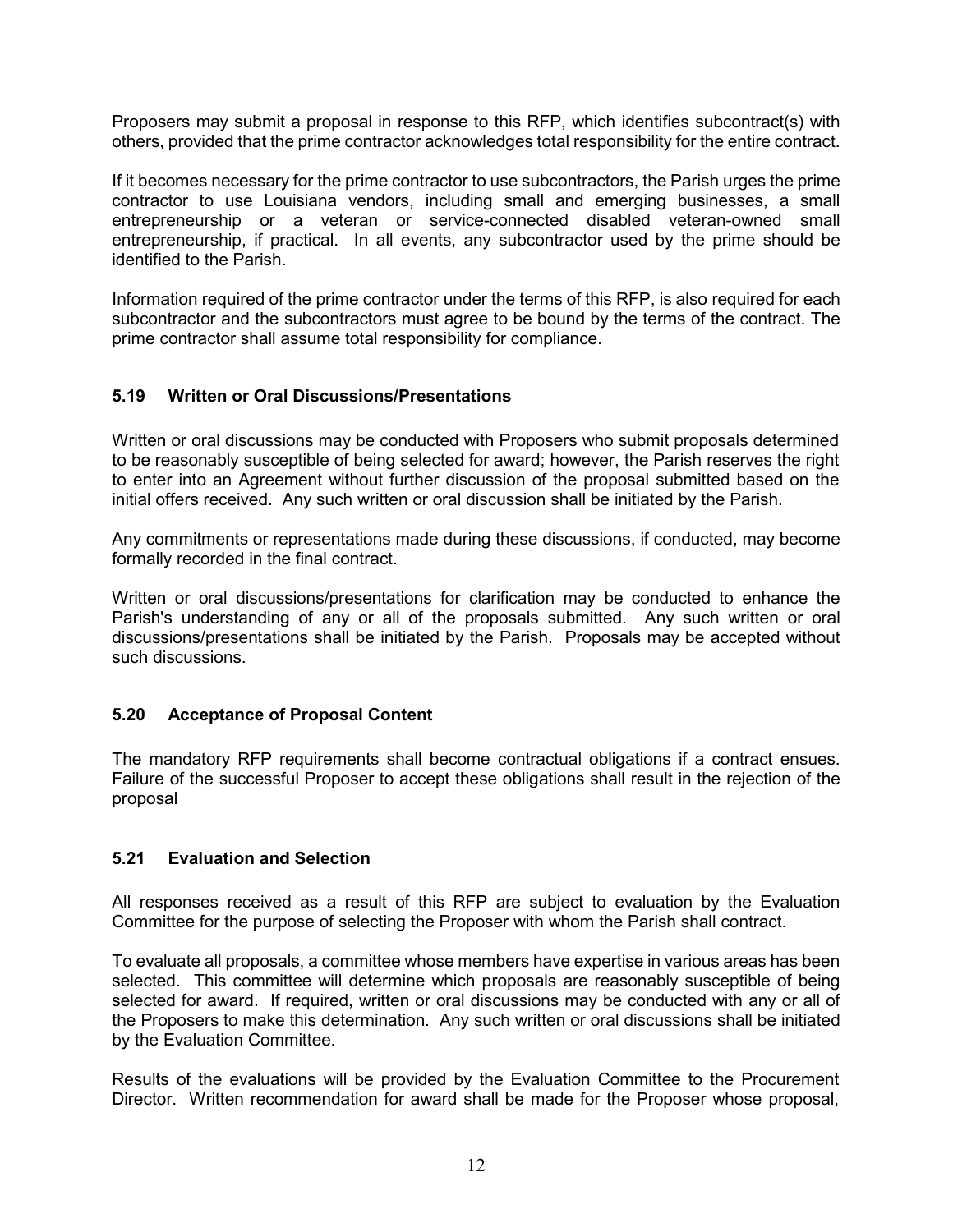conforming to the RFP, will be the most advantageous to the Parish, price and other factors considered.

The committee may reject any or all proposals if none is considered in the best interest of the Parish.

#### <span id="page-17-0"></span>**5.22 Contract Negotiations**

If for any reason the Proposer whose proposal is most responsive to the Parish's needs, price and other evaluation factors set forth in the RFP considered, does not agree to a contract, that proposal shall be rejected and the Parish may negotiate with the next most responsive Proposer. Negotiation may include revision of non-mandatory terms, conditions, and requirements. The Procurement Department must approve the final contract form and issue a purchase order, if applicable, to complete the process.

#### <span id="page-17-1"></span>**5.23 Contract Award and Execution**

The Parish reserves the right to enter into a contract without further discussion of the proposal submitted based on the initial offers received.

The RFP, including any addenda, and the proposal of the selected Contractor will become part of any contract initiated by the Parish.

Proposers are discouraged from submitting their own standard terms and conditions with their proposals. Proposers should address the specific language in the sample contract in Attachment "B" of this RFP and submit any exceptions or deviations the Proposer wishes to negotiate. The proposed terms will be negotiated before a final contract is entered. Mandatory terms and conditions are not negotiable.

If the contract negotiation period exceeds thirty (30) days or if the selected Proposer fails to sign the contract within **ten (10) calendar** days of delivery of it, the Parish may elect to cancel the award and award the contract to the next-highest-ranked Proposer.

Award shall be made to the Proposer with the highest points, whose proposal, conforming to the RFP, will be the most advantageous to the Parish, price and other factors considered.

The Parish intends to award to a single Proposer.

#### <span id="page-17-2"></span>**5.24 Acknowledgment and Waiver of Protest Rights**

Proposer shall execute an Acknowledgment and Waiver (the "Waiver") (Attachment "C") and shall produce same to the Parish along with its proposal. Such Waiver shall state that Proposer has read this RFP and the Waiver, and understands that the Parish's obligations under this RFP are not dictated by Louisiana Public Bid Law or the Louisiana Procurement Code. As such, Proposer understands that it is provided no opportunity for protest and waives all such rights.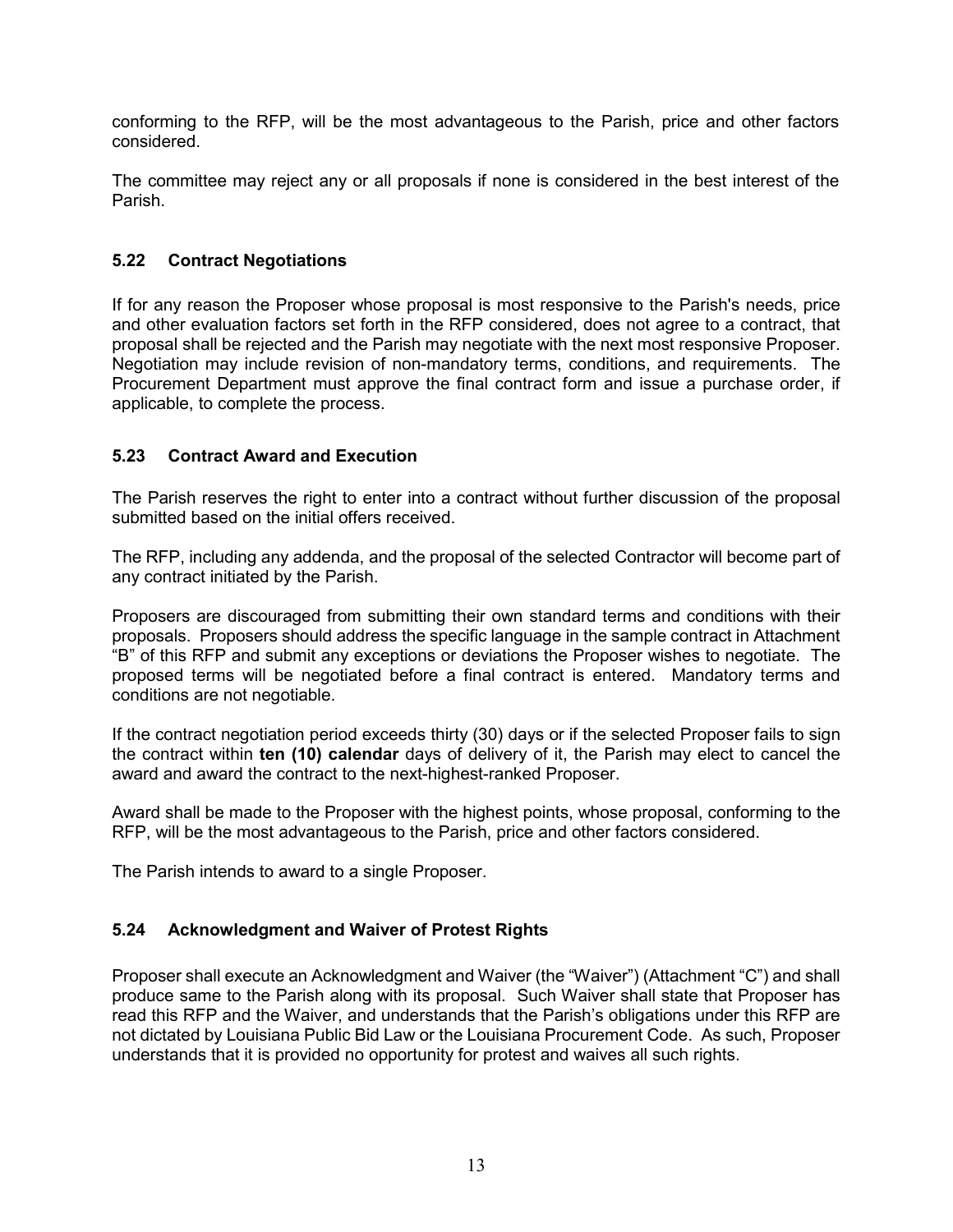#### <span id="page-18-0"></span>**5.25 Notice of Intent to Award**

Upon review and approval of the evaluation committee's and agency's recommendation for award, the Procurement Department will issue a "Notice of Intent to Award" letter to the apparent successful Proposer. A contract shall be completed and signed by all parties concerned on or before the date indicated in the "Schedule of Events." If this date is not met, through no fault of the Parish, the Parish may elect to cancel the "Notice of Intent to Award" letter and make the award to the next most advantageous Proposer.

<span id="page-18-1"></span>The Procurement Department will also notify all unsuccessful Proposers as to the outcome of the evaluation process. The evaluation factors, points, evaluation committee member names, and the completed evaluation summary and recommendation report will be made available to all interested parties after the "Notice of Intent to Award" letter has been issued.

#### **5.26 Insurance Requirements**

The Contractor shall comply with all insurance requirements of the Parish as contained in Attachment "D". All policies of insurance shall meet the requirements of the Parish prior to the commencing of any work. The Parish has the right, but not the duty, to approve all insurance policies prior to the commencing of any work. Contractor shall furnish the Parish with certificates of insurance effecting coverage(s) required by the RFP (see Attachment "D"). The certificates for each insurance policy are to be signed by a person authorized by that insurer to bind coverage on its behalf. The certificates are to be received and approved by the Parish before work commences. The Parish reserves the right to require complete certified copies of all required policies, at any time.

#### <span id="page-18-2"></span>**5.27 Subcontractor Insurance**

The Contractor shall include all subcontractors as insured's under its policies or shall insure that all subcontractors satisfy the same insurance requirements stated herein for the contractor.

#### <span id="page-18-3"></span>**5.28 Indemnification and Limitation of Liability**

Neither party shall be liable for any delay or failure in performance beyond its control resulting from acts of God or force majeure. The parties shall use reasonable efforts to eliminate or minimize the effect of such events upon performance of their respective duties under the contract.

Contractor shall be fully liable for the actions of its agents, employees, partners or subcontractors and shall fully indemnify and hold harmless the Parish from suits, actions, damages and costs of every name and description relating to personal injury and damage to real or personal tangible property caused by Contractor, its agents, employees, partners or subcontractors in the performance of the contract, without limitation; provided, however, that the Contractor shall not indemnify for that portion of any claim, loss or damage arising hereunder due to the negligent act or failure to act of the Parish. In connection therewith, the Contractor shall execute the Hold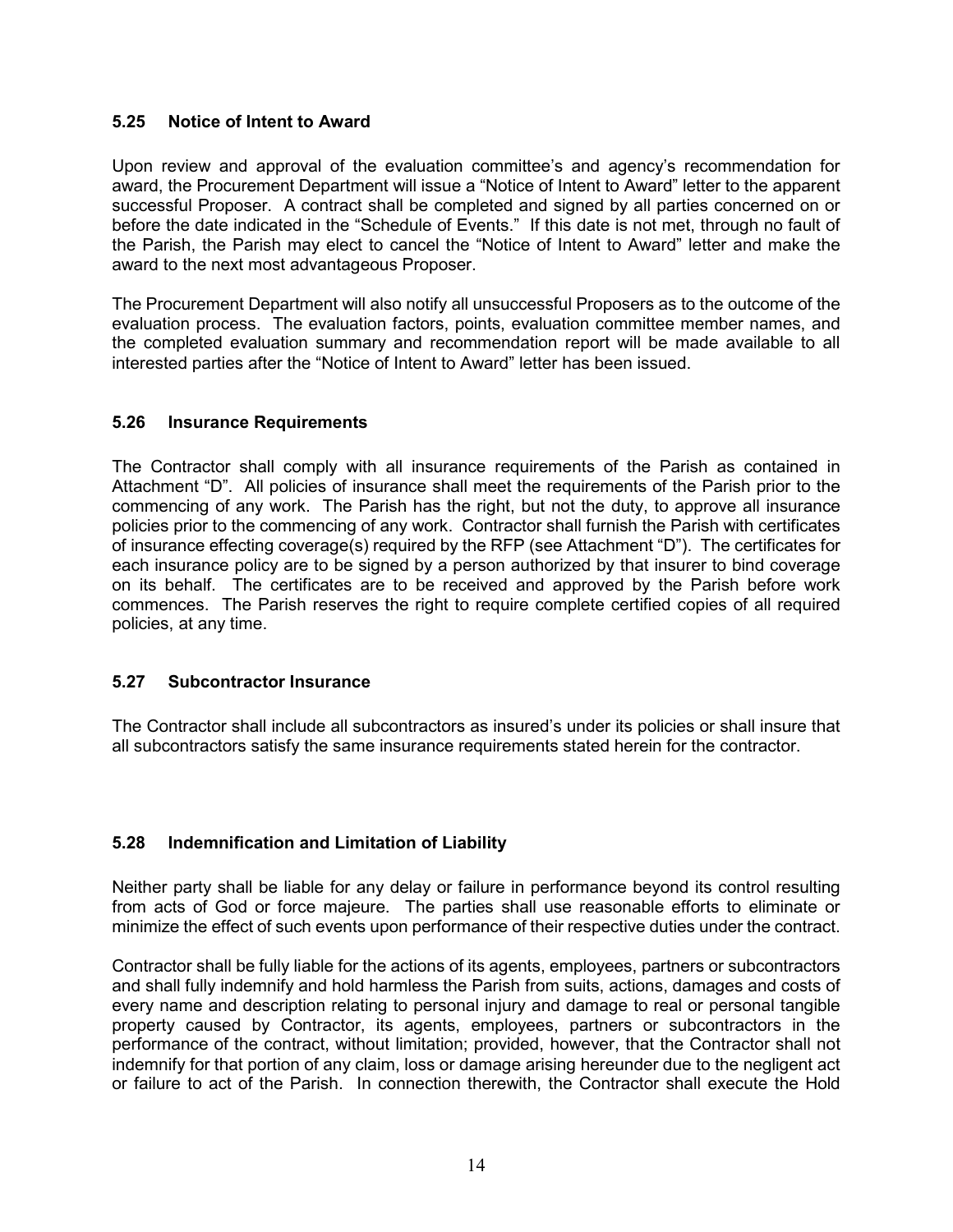Harmless Agreement furnished by the Parish (Attachment "E"). Work may not commence until such Hold Harmless Agreement is executed by the Contractor and received by the Parish.

Contractor will indemnify, defend and hold the Parish harmless, *without limitation,* from and against any and all damages, expenses (including reasonable attorneys' fees), claims judgments, liabilities and costs which may be finally assessed against the Parish in any action for infringement of a United States Letter Patent with respect to the Products, Materials, or Services furnished, or of any copyright, trademark, trade secret or intellectual property right, provided that the Parish shall give the Contractor: (i) prompt written notice of any action, claim or threat of infringement suit, or other suit, (ii) the opportunity to take over, settle or defend such action, claim or suit at Contractor's sole expense, and (iii) assistance in the defense of any such action at the expense of Contractor. Where a dispute or claim arises relative to a real or anticipated infringement, the Parish may require Contractor, at its sole expense, to submit such information and documentation, including formal patent attorney opinions, as the Parish shall require.

The Contractor shall not be obligated to indemnify that portion of a claim or dispute based upon: (i) Parish's unauthorized modification or alteration of a Product, Material, or Service; (ii) Parish's use of the Product, Material, or Service in combination with other products, materials, or services not furnished by Contractor; (iii) Parish's use in other than the specified operating conditions and environment.

In addition to the foregoing, if the use of any item(s) or part(s) thereof shall be enjoined for any reason or if Contractor believes that it may be enjoined, Contractor shall have the right, at its own expense and sole discretion as the Parish's exclusive remedy to take action in the following order of precedence: (i) to procure for the Parish the right to continue using such item(s) or part(s) thereof, as applicable; (ii) to modify the component so that it becomes non-infringing equipment of at least equal quality and performance; or (iii) to replace said item(s) or part(s) thereof, as applicable, with non-infringing components of at least equal quality and performance, or (iv) if none of the foregoing is commercially reasonable, then provide monetary compensation to the Parish up to the dollar amount of the Contract.

The Parish may, in addition to other remedies available to them at law or equity and upon notice to the Contractor, retain such monies from amounts due Contractor, or may proceed against the performance and payment bond, if any, as may be necessary to satisfy any claim for damages, penalties, costs and the like asserted by or against them.

#### <span id="page-19-0"></span>**5.29 Fidelity Bond Requirements**

Omitted as not applicable to this RFP

#### <span id="page-19-1"></span>**5.30 Payment**

*This RPF will select a development plan thus will include compensation by either parties. Once an Agency is selected the Parish and Agency will negotiation a lease agreement that will establish futher obligations of the parties.*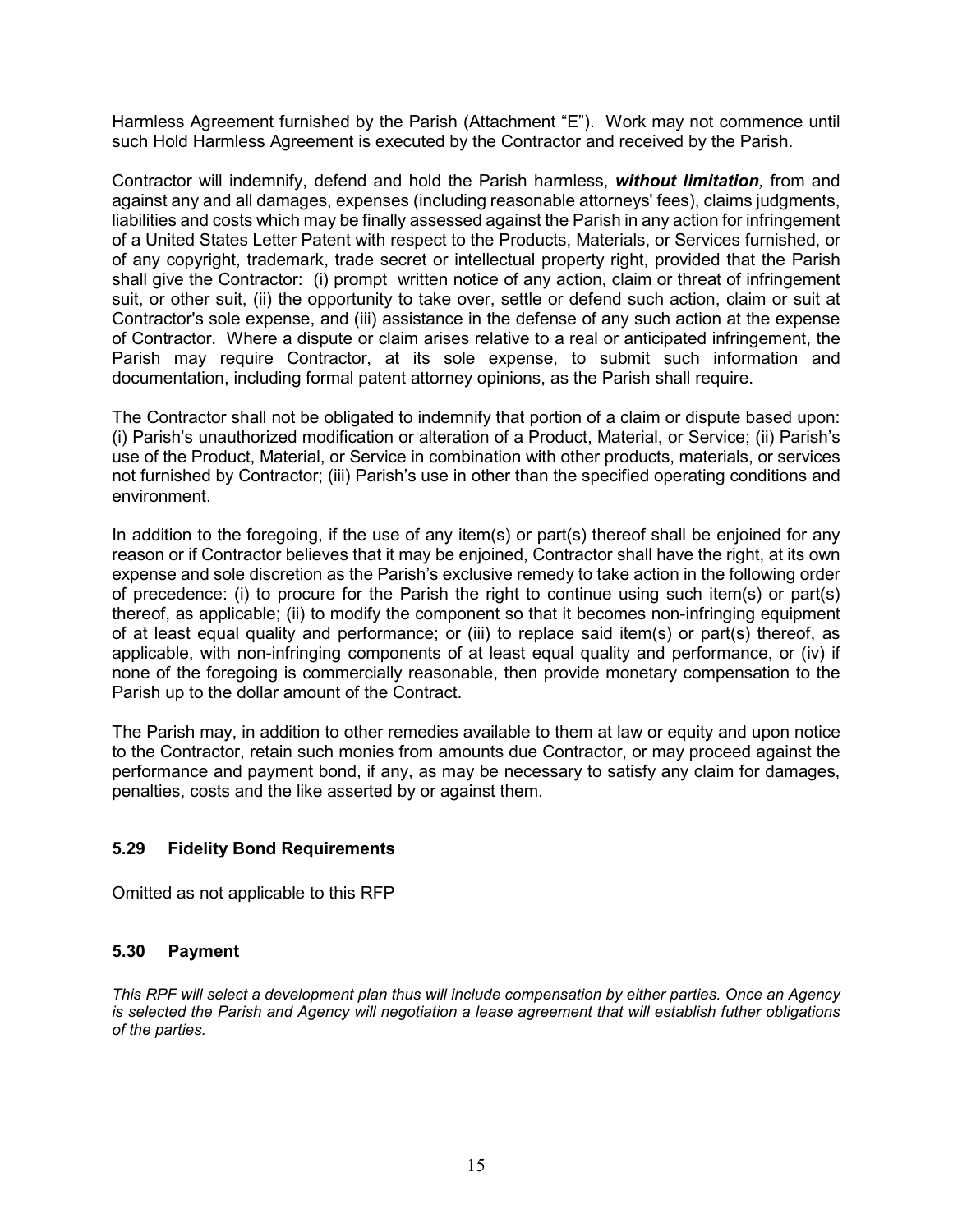#### <span id="page-20-0"></span>**5.30.1 Payment for Services**

Omitted as not applicable to this RFP

#### <span id="page-20-1"></span>**5.31 Termination**

#### <span id="page-20-2"></span>**5.31.1 Termination of the Contract for Cause**

The Parish may terminate the contract for cause based upon the failure of the Contractor to comply with the terms and/or conditions of the contract, or failure to fulfill its performance obligations pursuant to the contract, provided that the Parish shall give the Contractor written notice specifying the Contractor's failure. If within thirty (30) days after receipt of such notice, the Contractor shall not have corrected such failure or, in the case of failure which cannot be corrected in thirty (30) days, begun in good faith to correct such failure and thereafter proceeded diligently to complete such correction, then the Parish may, at its option, place the Contractor in default and the contract shall terminate on the date specified in such notice.

The Contractor may exercise any rights available to it under Louisiana law to terminate for cause upon the failure of the Parish to comply with the terms and conditions of the contract, provided that the Contractor shall give the Parish written notice specifying the Parish's failure and a reasonable opportunity for the Parish to cure the defect.

#### <span id="page-20-3"></span>**5.31.2 Termination of the Contract for Convenience**

The Parish may terminate the contract at any time by giving thirty (30) days written notice to the Contractor of such termination or negotiating with the Contractor an effective date.

The Contractor shall be entitled to payment for deliverables in progress, to the extent work has been performed satisfactorily.

#### <span id="page-20-4"></span>**5.31.3 Termination for Non-Appropriation of Funds**

The continuance of the contract is contingent upon the appropriation of funds to fulfill the requirements of the contract by the Parish Council. If the Parish Council fails to appropriate sufficient monies to provide for the continuation of the contract, or if such appropriation is reduced for any lawful purpose, and the effect of such reduction is to provide insufficient monies for the continuation of the contract, the contract shall terminate on the date of the beginning of the first fiscal year for which funds are not appropriated.

#### <span id="page-20-5"></span>**5.32 Assignment**

The Contractor shall not assign any interest in the contract by assignment, transfer, or novation, without prior written consent of the Parish. This provision shall not be construed to prohibit the contractor from assigning his bank, trust company, or other financial institution any money due or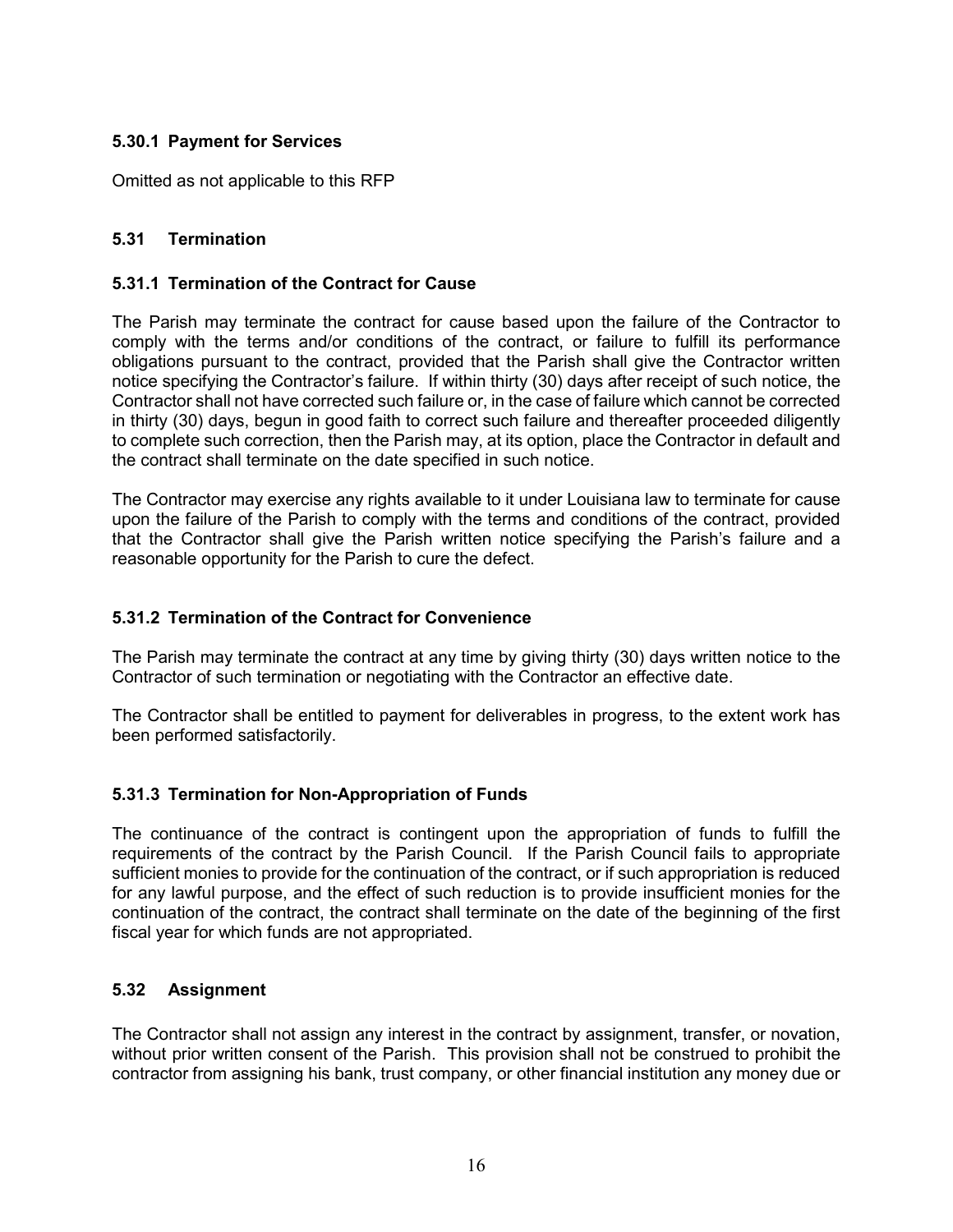to become due from approved contracts without such prior written consent. Notice of any such assignment or transfer shall be furnished promptly to the Parish.

#### <span id="page-21-0"></span>**5.33 No Guarantee of Quantities**

The quantities referenced in the RFP are estimated to be the amount needed. In the event a greater or lesser quantity is needed, the right is reserved by the Parish to increase or decrease the amount, at the unit price stated in the proposal.

The Parish does not obligate itself to contract for or accept more than its actual requirements during the period of the contract, as determined by actual needs and availability of appropriated funds.

#### <span id="page-21-1"></span>**5.34 Audit of Records**

The Parish Auditor, state auditors, federal auditors or others so designated by the Parish, shall have the option to audit all accounts directly pertaining to the resulting contract for a period of five (5) years after Project acceptance or as required by applicable State and Federal law. Records shall be made available during normal working hours for this purpose.

#### <span id="page-21-2"></span>**5.35 Civil Rights Compliance**

The Contractor agrees to abide by the requirements of the following as applicable: Title VI and Title VII of the Civil Rights Act of 1964, as amended by the Equal Opportunity Act of 1972, Federal Executive Order 11246, the Federal Rehabilitation Act of 1973, as amended, the Vietnam Era Veteran's Readjustment Assistance Act of 1974, Title IX of the Education Amendments of 1972, the Age Act of 1975, and Contractor agrees to abide by the requirements of the Americans with Disabilities Act of 1990. Contractor agrees not to discriminate in its employment practices, and will render services under the contract and any contract without regard to race, color, religion, sex, national origin, veteran status, political affiliation, or disabilities. Any act of discrimination committed by Contractor, or failure to comply with these statutory obligations when applicable shall be grounds for termination of the contract.

#### <span id="page-21-3"></span>**5.36 Record Retention**

The Contractor shall maintain all records in relation to the contract for a period of at least five (5) years after final payment.

#### <span id="page-21-4"></span>**5.37 Record Ownership**

All records, reports, documents, or other material related to any contract resulting from this RFP and/or obtained or prepared by Contractor in connection with the performance of the services contracted for herein shall become the property of the Parish and shall, upon request, be returned by Contractor to the Parish, at Contractor's expense, at termination or expiration of the contract.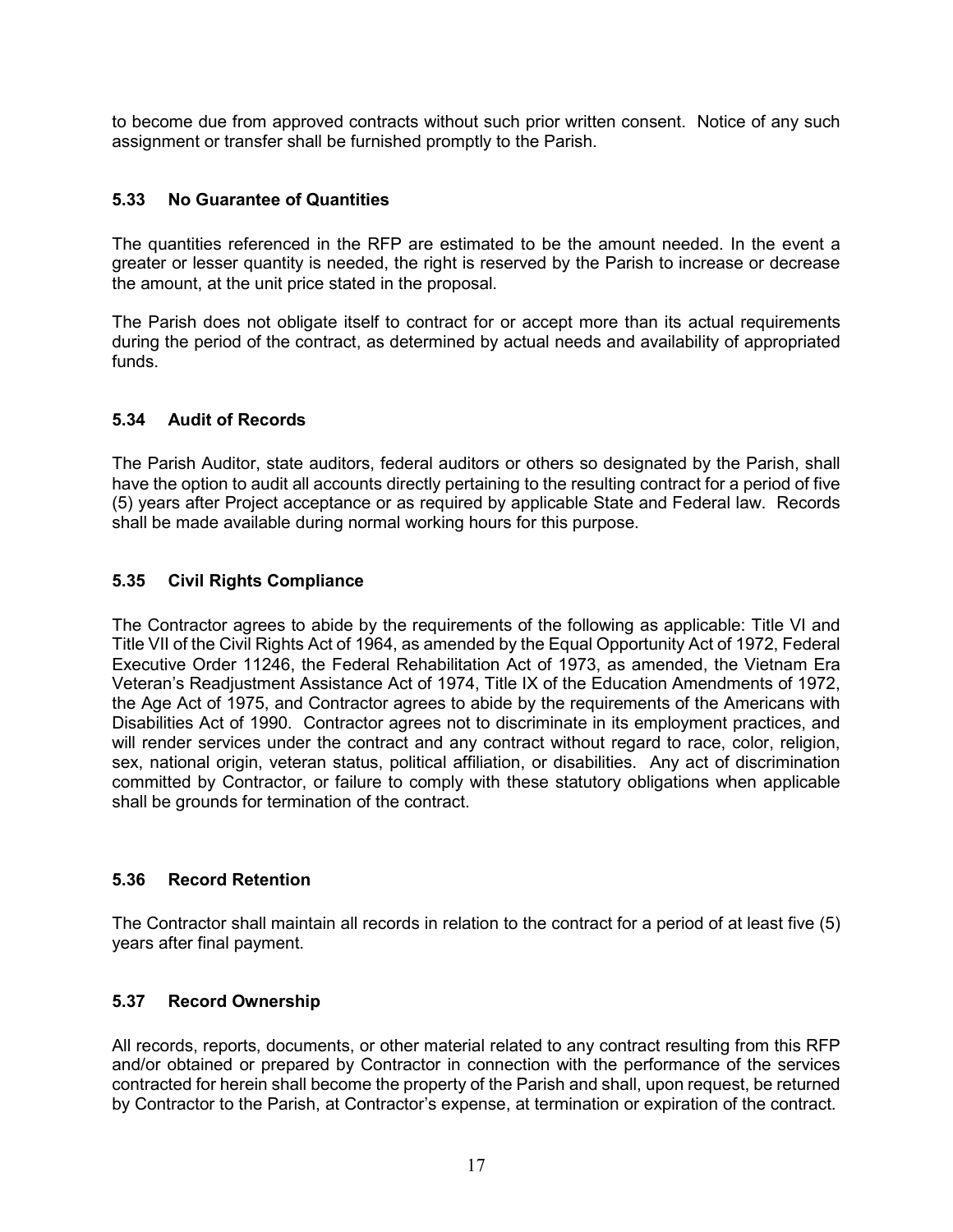#### <span id="page-22-0"></span>**5.38 Content of Contract/ Order of Precedence**

<span id="page-22-1"></span>In the event of an inconsistency between the contract, the RFP and/or the Contractor's Proposal, the inconsistency shall be resolved by giving precedence first to the final contract, then to the RFP and subsequent addenda (if any) and finally, the Contractor's Proposal.

#### **5.39 Contract Changes**

No additional changes, enhancements, or modifications to any contract resulting from this RFP shall be made without the prior approval of the Parish.

<span id="page-22-2"></span>Changes to the contract include any change in: compensation; beginning/ ending date of the contract; scope of work; and/or Contractor change through the Assignment of Contract process. Any such changes, once approved, will result in the issuance of an amendment to the contract.

#### **5.40 Substitution of Personnel**

The Parish intends to include in any contract resulting from this RFP the following condition:

Substitution of Personnel: If, during the term of the contract, the Contractor or subcontractor cannot provide the personnel as proposed and requests a substitution, that substitution shall meet or exceed the requirements stated herein. A detailed resume of qualifications and justification is to be submitted to the Parish for approval prior to any personnel substitution. It shall be acknowledged by the Contractor that every reasonable attempt shall be made to assign the personnel listed in the Contractor's proposal.

#### <span id="page-22-3"></span>**5.41 Governing Law**

All activities associated with this RFP process shall be interpreted under Louisiana Law. All proposals and contracts submitted are subject to provisions of the laws of the State of Louisiana and specifications listed in this RFP. Jurisdiction and venue for any suit filed in connection with this RFP process and contract shall be exclusive to the 22<sup>nd</sup> Judicial District Court for the Parish of St. Tammany, State of Louisiana.

#### <span id="page-22-4"></span>**5.42 Anti-Kickback Clause**

The Contractor hereby agrees to adhere to the mandate dictated by the Copeland "Anti-Kickback" Act which provides that each Contractor or subgrantee shall be prohibited from inducing, by any means, any person employed in the completion of work, to give up any part of the compensation to which he is otherwise entitled.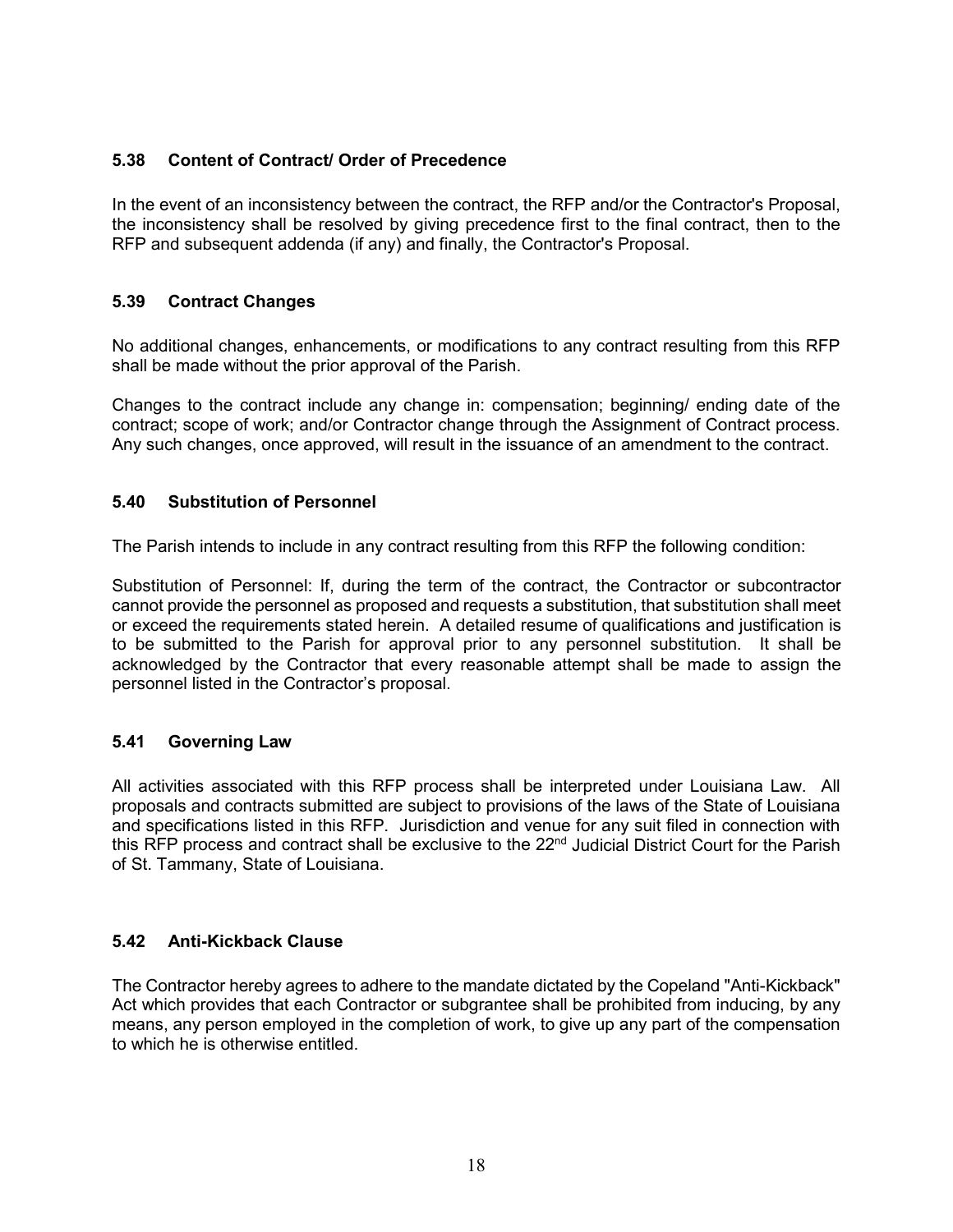#### <span id="page-23-0"></span>**5.43 Clean Air Act**

The Contractor hereby agrees to adhere to the provisions which require compliance with all applicable standards, orders or requirements issued under Section 306 of the Clean Air Act which prohibits the use under non-exempt Federal contracts, grants or loans of facilities included on the EPA list of Violating Facilities.

#### <span id="page-23-1"></span>**5.44 Energy Policy and Conservation Act**

The Contractor hereby recognizes the mandatory standards and policies relating to energy efficiency which are contained in the State energy conservation plan issued in compliance with the Energy Policy and Conservation Act (P.L. 94-163).

#### <span id="page-23-2"></span>**5.45 Clean Water Act**

The Contractor hereby agrees to adhere to the provisions which require compliance with all applicable standards, orders, or requirements issued under Section 508 of the Clean Water Act which prohibits the use under non-exempt Federal contracts, grants or loans of facilities included on the EPA List of Violating Facilities.

#### <span id="page-23-3"></span>**5.46 Anti-Lobbying and Debarment Act**

The Contractor will be expected to comply with Federal statutes required in the Anti-Lobbying Act and the Debarment Act.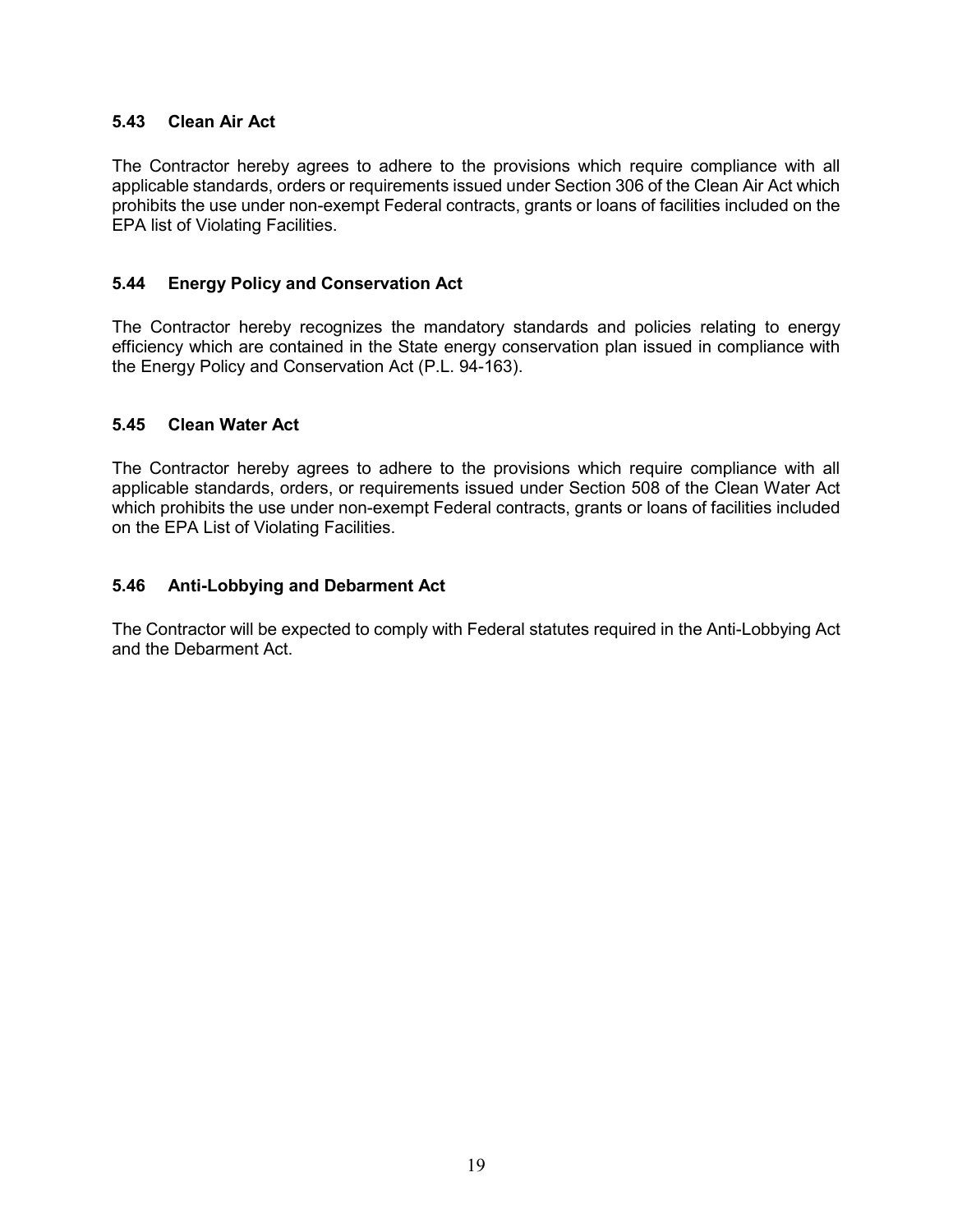### Attachment A

# **Proposal Pricing Sheet RFP #22-7-3**

### **Covington Square No. 2704 Revitalization**

Contractor agrees to abide by all St. Tammany Parish Government (Parish) General Conditions (furnished upon request), and acknowledges receipt of and has reviewed a copy of the Parish's Insurance Requirements (as attached) and agrees to maintain such insurance coverage(s) throughout the duration of the project, as well as for any subsequent warranty periods. If awarded the project, Contractor agrees that no work is to commence under any circumstance until the Contractor is provided a notice to proceed by the Parish.

Contractor must acknowledge all addenda. Enter the number the Parish has assigned to each of the addenda that the Contractor is acknowledging. The Contractor acknowledges receipt of the following:

| <b>ADDENDA:</b>                                                                                                                                                                                                                | the control of the control of the control |  |
|--------------------------------------------------------------------------------------------------------------------------------------------------------------------------------------------------------------------------------|-------------------------------------------|--|
|                                                                                                                                                                                                                                |                                           |  |
| Address Line 1: 2008 and 2008 and 2008 and 2008 and 2008 and 2008 and 2008 and 2008 and 2008 and 2008 and 2008 and 2008 and 2008 and 2008 and 2008 and 2008 and 2008 and 2008 and 2008 and 2008 and 2008 and 2008 and 2008 and |                                           |  |
|                                                                                                                                                                                                                                |                                           |  |
|                                                                                                                                                                                                                                |                                           |  |
|                                                                                                                                                                                                                                |                                           |  |
|                                                                                                                                                                                                                                |                                           |  |
|                                                                                                                                                                                                                                |                                           |  |
|                                                                                                                                                                                                                                |                                           |  |
|                                                                                                                                                                                                                                |                                           |  |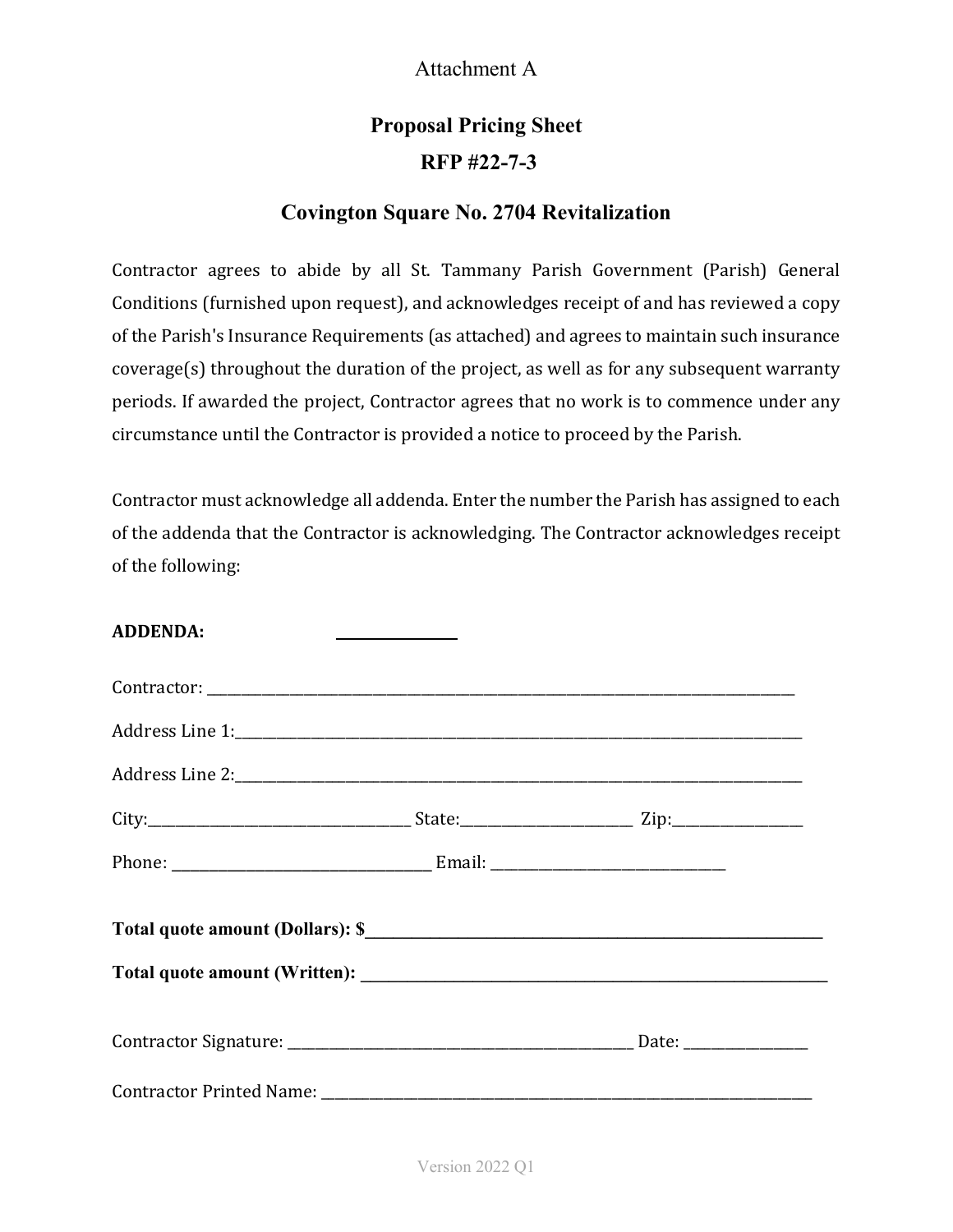### **ATTACHMENT "A"**

**Covington Square No. 2704 Revitalization Request for Proposals**

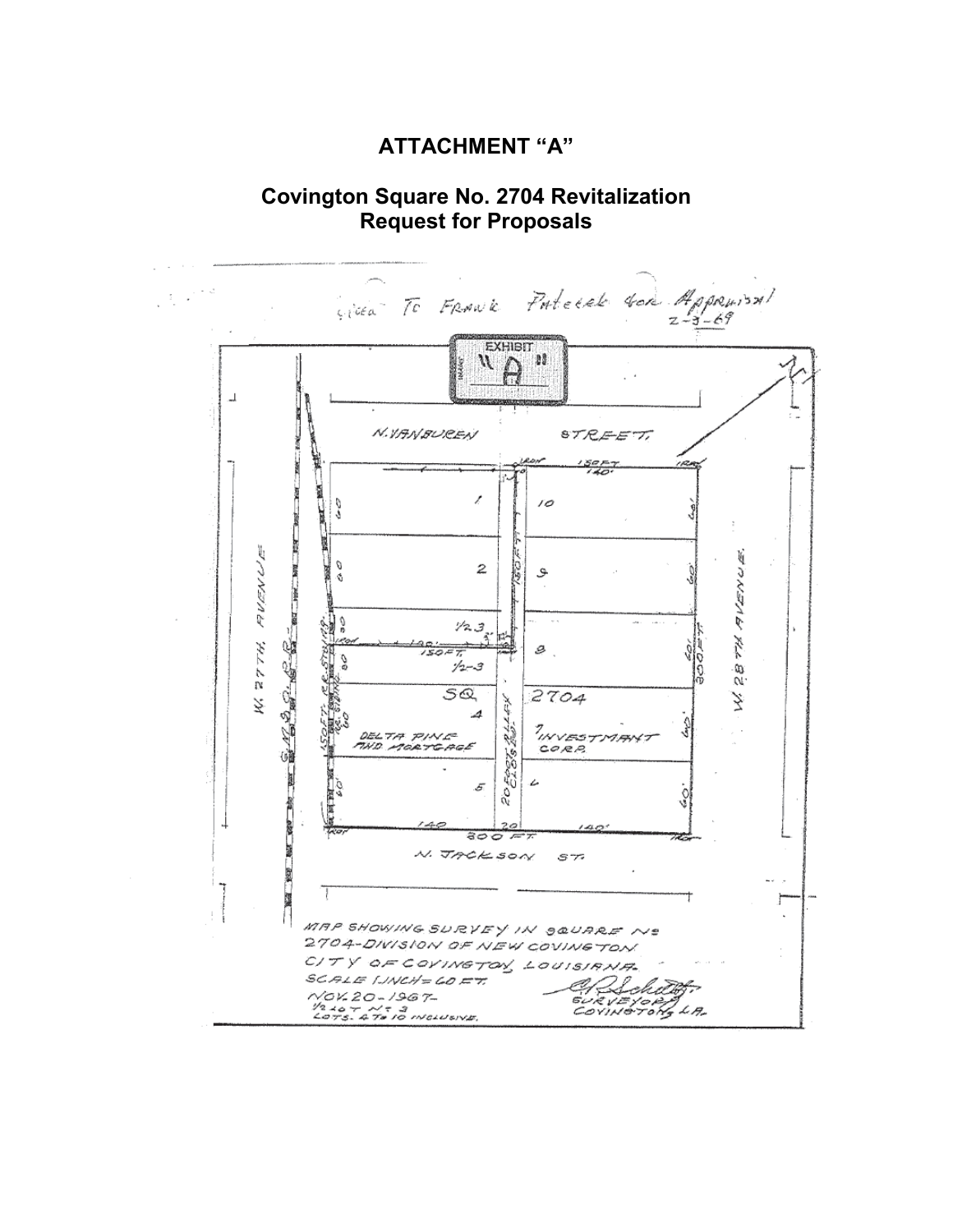## **ATTACHMENT "A"**

### **Covington Square No. 2704 Revitalization Request for Proposals**

#### **Proposal Questions**

To evaluate the alternatives and select the appropriate Agency, the Parish is requesting development proposals that will help the Parish finalize its vision and move forward with a lease agreement. Proposals must respond to the following items:

- 1. Description of the Agency's proposed project:
	- a. Square feet of building space, parking spaces, and site features
	- b. Type of use(s) please include target audience, description of use (if temporary housing please define the program to include length of stay, client needs, etc.), expected amount of use (daytime, nights, after-school and holidays, etc.), and expected amount of staff and clients
	- c. Conceptional design
- 2. Description of the drainage improvements
	- a. Include of blue-green features will be included
- 3. Description of the Agency's experience in the community, specifically in St. Tammany Parish and/or the City of Covington, and/or an examples of projects in other communities
	- a. Description of Agency
	- b. History of Agency
	- c. Governance Structure
	- d. Funding source(s)
	- e. Completed project(s)/initiatives (including description, outcome, number of participants)
- 4. Explanation of the role of the Agency will play in the project and a list of partners and their roles (if any).
- 5. The proposed general timeframe for the development of the Agency's proposed project. If multiple components or phased are planned, include a list of all.
- 6. Description of the benefit(s) your project brings to the City and community.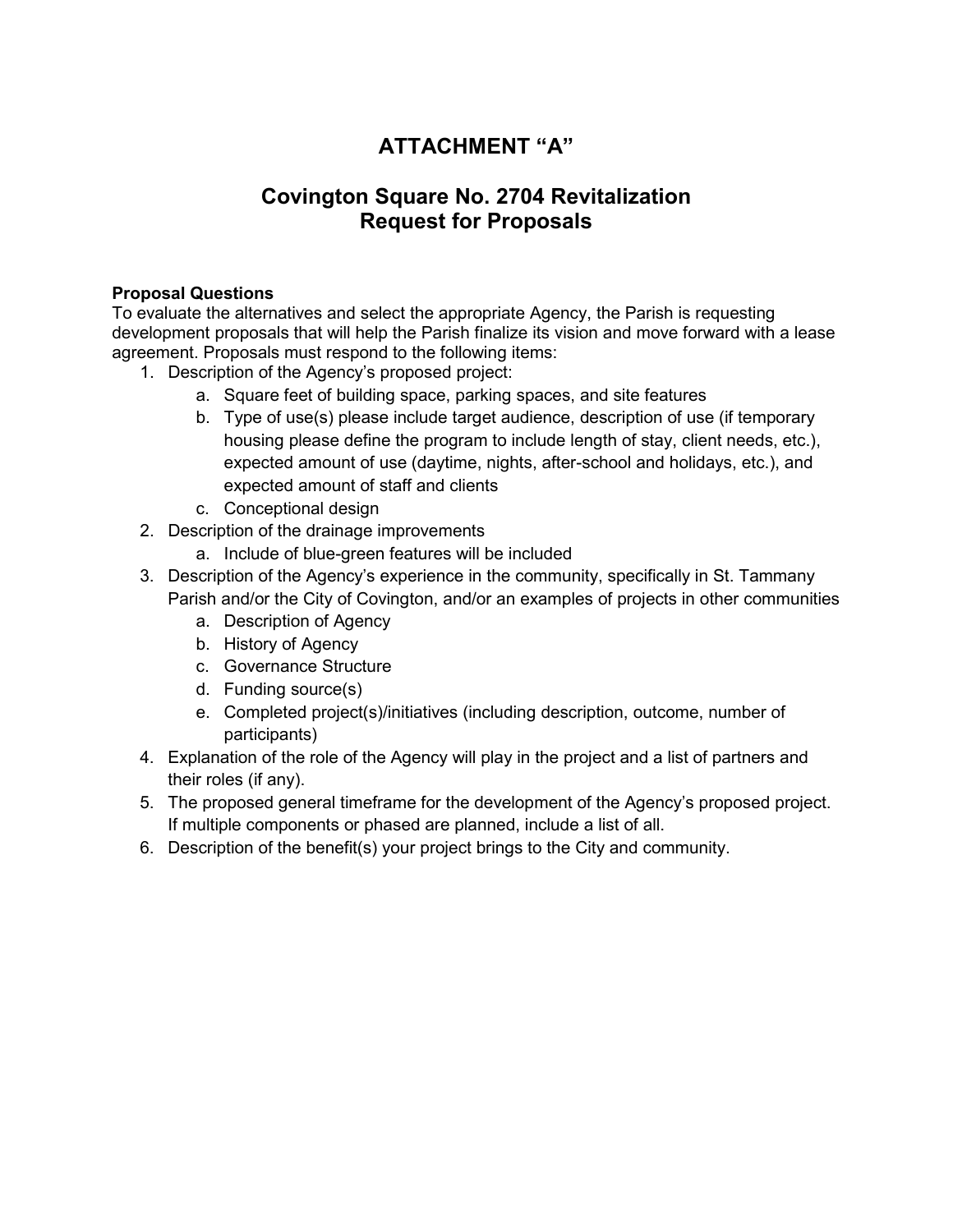### **ATTACHMENT "A"**

### **Covington Square No. 2704 Revitalization Request for Proposals**

#### **Standard Conditions of Approval**

During the RFP period, Agencies and their employees, agents or representatives, shall have the right of reasonable access to the Site during normal business hours for the purpose of inspecting the Site, and otherwise conduct due diligence to ensure that the property is suitable for the Agency's intended use. Notwithstanding anything else in this Request for Proposals, Agencies shall defend, indemnify, and hold the Parish, its employees, officers and agents, harmless from any injury, property damage or liability arising out of the exercise by Agency this right of access, other than injury, property damage or liability relating to the gross negligence or willful misconduct of the Parish or its officers, agents or employees.

#### **Agency's Responsibilities**

The Agency may be asked to provide financial information and/or make a presentation as part of the selection process.

Following the Agency selection and execution of a Memorandum of Understanding, the Agency shall proceed with detailed due diligence, pre-development, and other activities while working with the Parish to negotiate a Lease Agreement which will include a rental rate and terms and conditions.

The Parish anticipates that the general scope of the Agency's responsibilities will include, but not limited to:

#### **ENTITLEMENTS**

The Agency shall be responsible for all aspects of the Project including pre-development planning, environmental review and design. The selected Agency shall be responsible, at its sole expense, for obtaining all land use entitlements and other government approvals required for its proposed Projects.

#### PREDEVELOPMENT COSTS

The selected Agency shall bear all predevelopment costs relating to this project. All fees or expenses of engineers, architects, financial consultants, attorneys, planning or other consultants or contractors retained by Agency of any study, analysis, evaluation, report, schedule, estimate, environmental review, surveys, planning and/or design activities, drawings, specifications or other activity or matter relating to the Project shall be the sole responsibility of and undertaken at the sole cost and expense of Agency and no such activity or matter shall be deemed to be undertaken for the benefit of, at the expense of, or in reliance upon the Parish.

Since the Parish will retain ownership of the Site the selected agency will provide copies of any and all study, analysis, evaluation, report, schedule, estimate, environmental review, surveys, planning and/or design activities, drawings, specifications or other activity or matter relating to the Project. The Agency shall adhere to all governmental entities regulations. The Site is located within Covington City Limits and, the City of Covington has authority over the property's zoning, permitting, and all other aspects of development.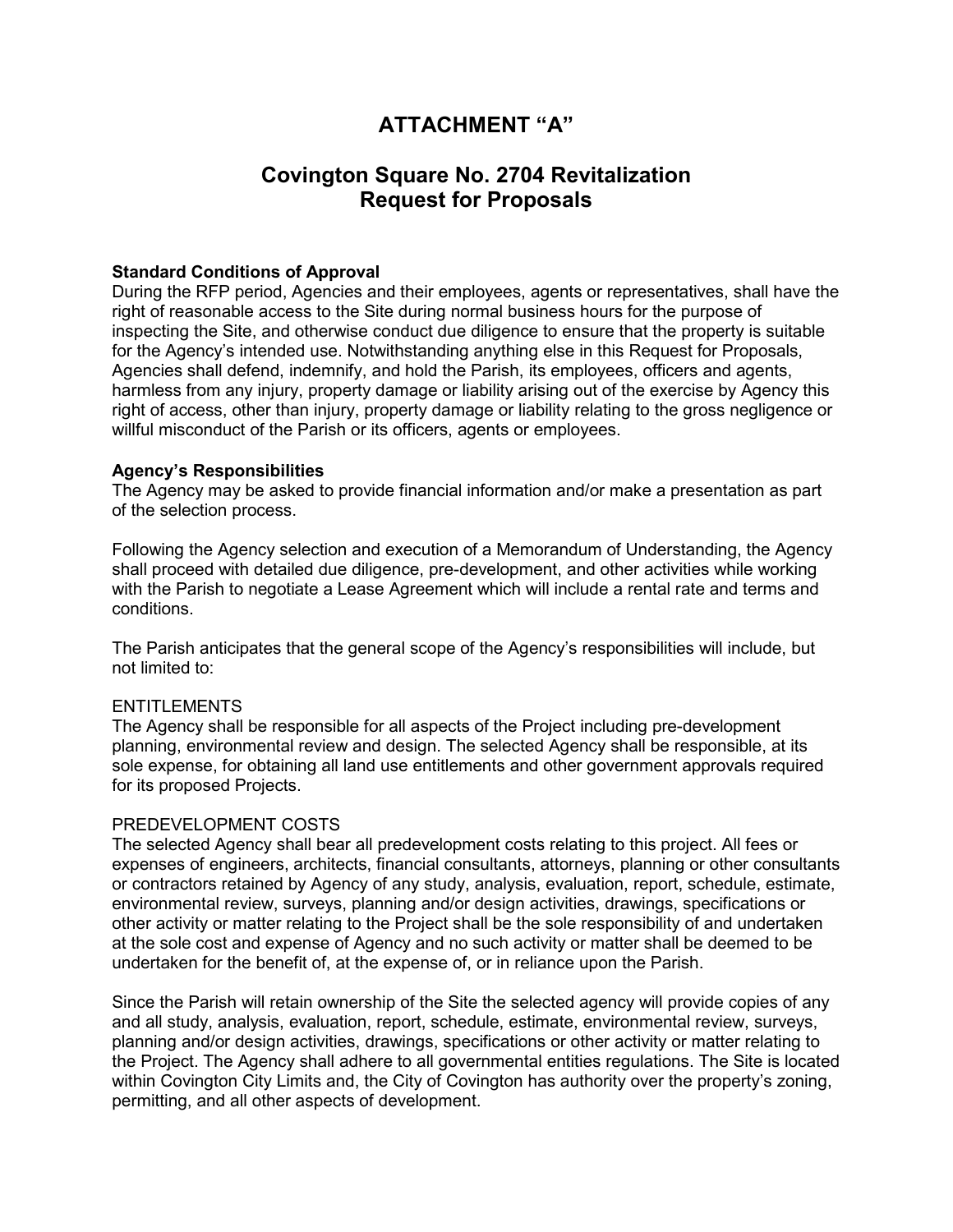#### FINANCING

The Agency shall be responsible for providing funding for the Project. The Agency will not be able to leverage or use the Site in financing the project due to the Parish owning the Site. Financial risk shall not be imposed upon or borne by the Parish.

#### **CONSTRUCTION**

The Agency shall be responsible for demolition, construction and commission of the Project including obtaining all permits, fees, and approvals necessary for construction of the Project.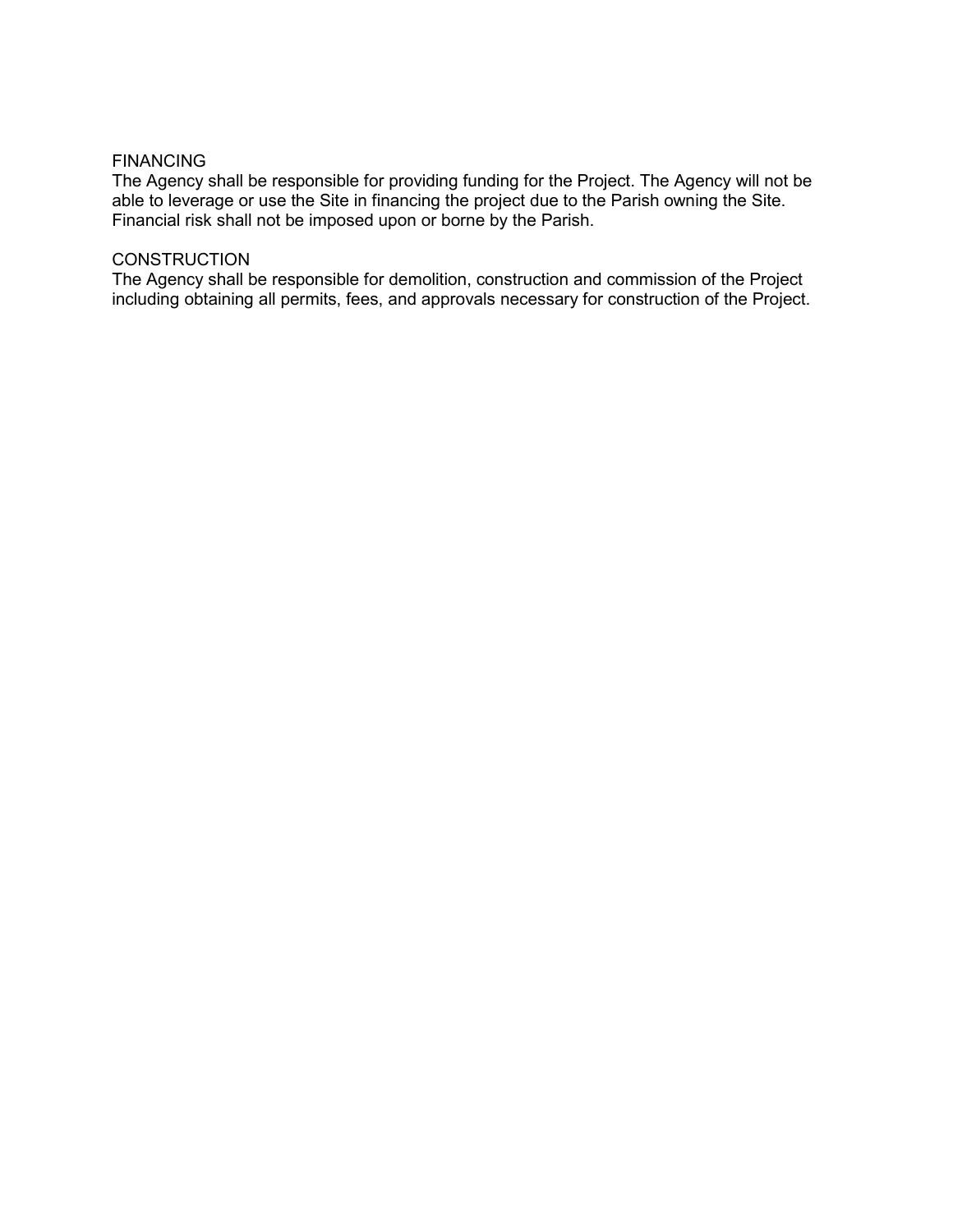# **ATTACHMENT "B"**

**Omitted**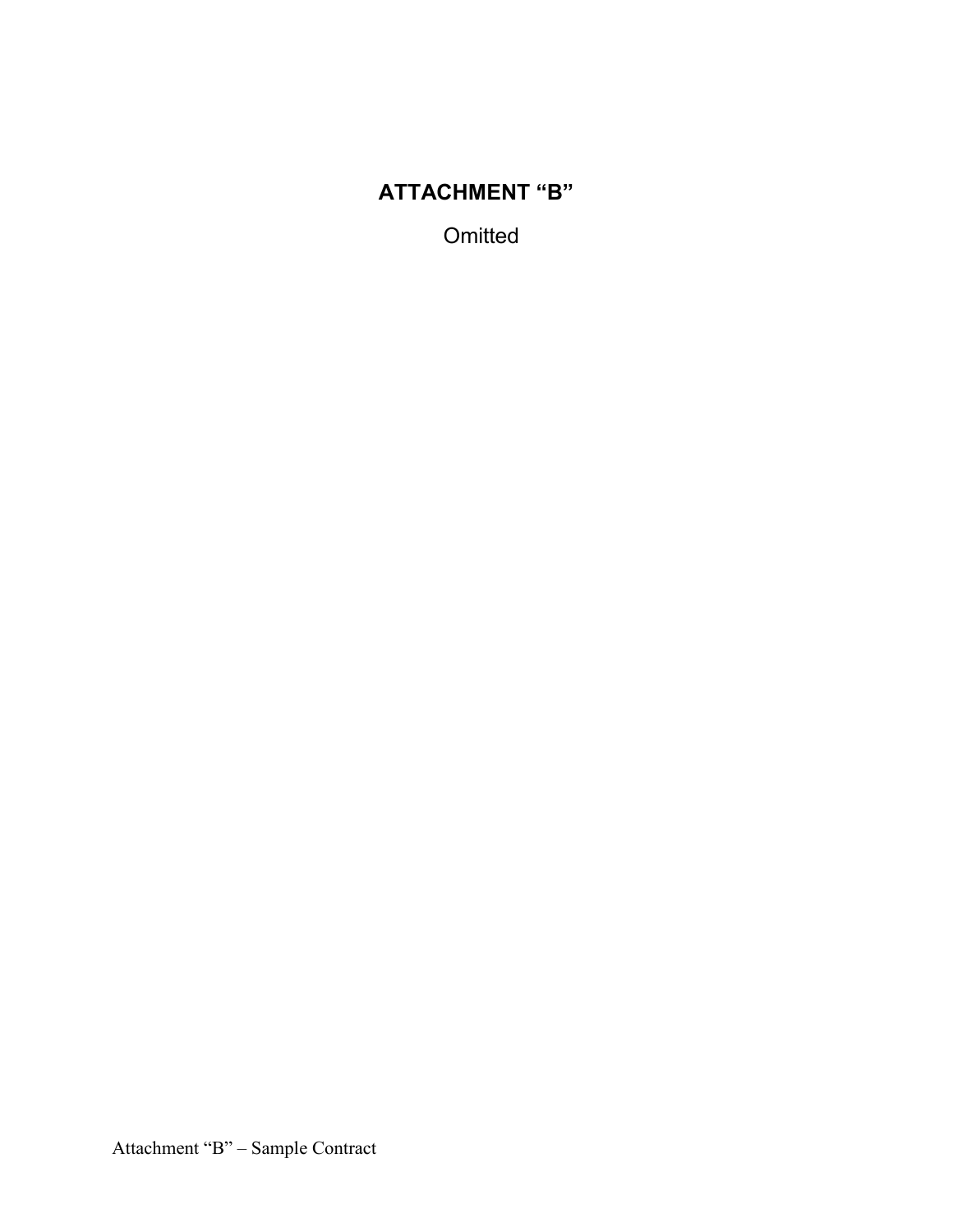### ATTACHMENT C

#### ACKNOWLEDGMENT AND WAIVER

\_\_\_\_\_\_\_\_\_\_\_\_\_\_\_\_\_\_\_\_\_\_\_\_\_\_\_\_\_\_\_\_\_\_ ("Proposer") hereby acknowledges that it has received Request for Proposal No.  $($ "RFP"), issued by the St. Tammany Parish Government, and has been advised that same is not subject to the Louisiana Public Bid Law or the Louisiana Procurement Code. As such, Proposer understands and acknowledges that it has not been granted and otherwise possesses no right to protest, contest, debate or otherwise call in question the processes, procedures, methodology or results of the RFP or the selection of a Contractor in connection therewith.

To the extent that the Proposer may otherwise have any such rights, Proposer herein waives all such rights to protest, contest, debate or otherwise call in question the processes, procedures, methodology or results of the RFP or the selection of a Contractor in connection therewith and agrees it will not file claims of any type or manner, in a court of law or otherwise, in any way related to same.

|               | $SIGNED, this$ day of $\qquad \qquad .202$ .                                                                            |          |                                          |
|---------------|-------------------------------------------------------------------------------------------------------------------------|----------|------------------------------------------|
| WITNESSES:    |                                                                                                                         | Proposer |                                          |
|               | <u> 1989 - Johann Harry Barn, margaret amerikan basal (</u>                                                             |          |                                          |
|               |                                                                                                                         |          | (Signature of Authorized Representative) |
|               | the control of the control of the control of the control of the control of the control of the control of the control of |          |                                          |
| Printed Name: |                                                                                                                         |          |                                          |
|               |                                                                                                                         |          |                                          |
|               |                                                                                                                         |          |                                          |
|               |                                                                                                                         |          |                                          |
|               |                                                                                                                         |          |                                          |
|               |                                                                                                                         |          |                                          |

 $\mathcal{L}_\text{max}$  , and the set of the set of the set of the set of the set of the set of the set of the set of the set of the set of the set of the set of the set of the set of the set of the set of the set of the set of the NOTARY PUBLIC My Commission Expires: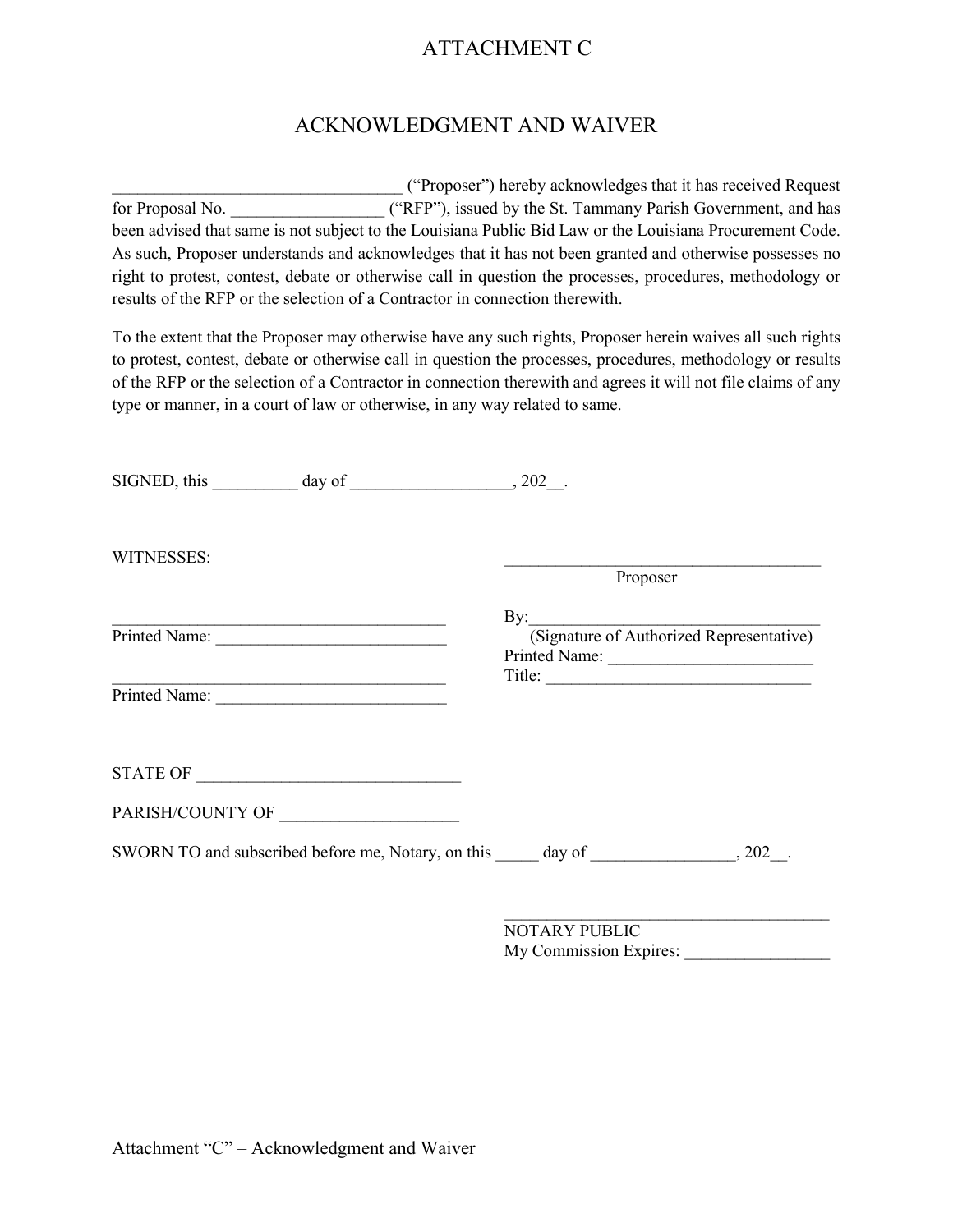



# **INSURANCE REQUIREMENTS**

# Project name: **Covington Square No. 2704 Revitalization 2022**

Project Number: **2022-CAO -P-6201**

Insurance not required at this time due to this RFP being a solicitation for a lessee to submit development proposals only.

Insurance requirements will be set once an organization is selected and specific use and type of organization is known.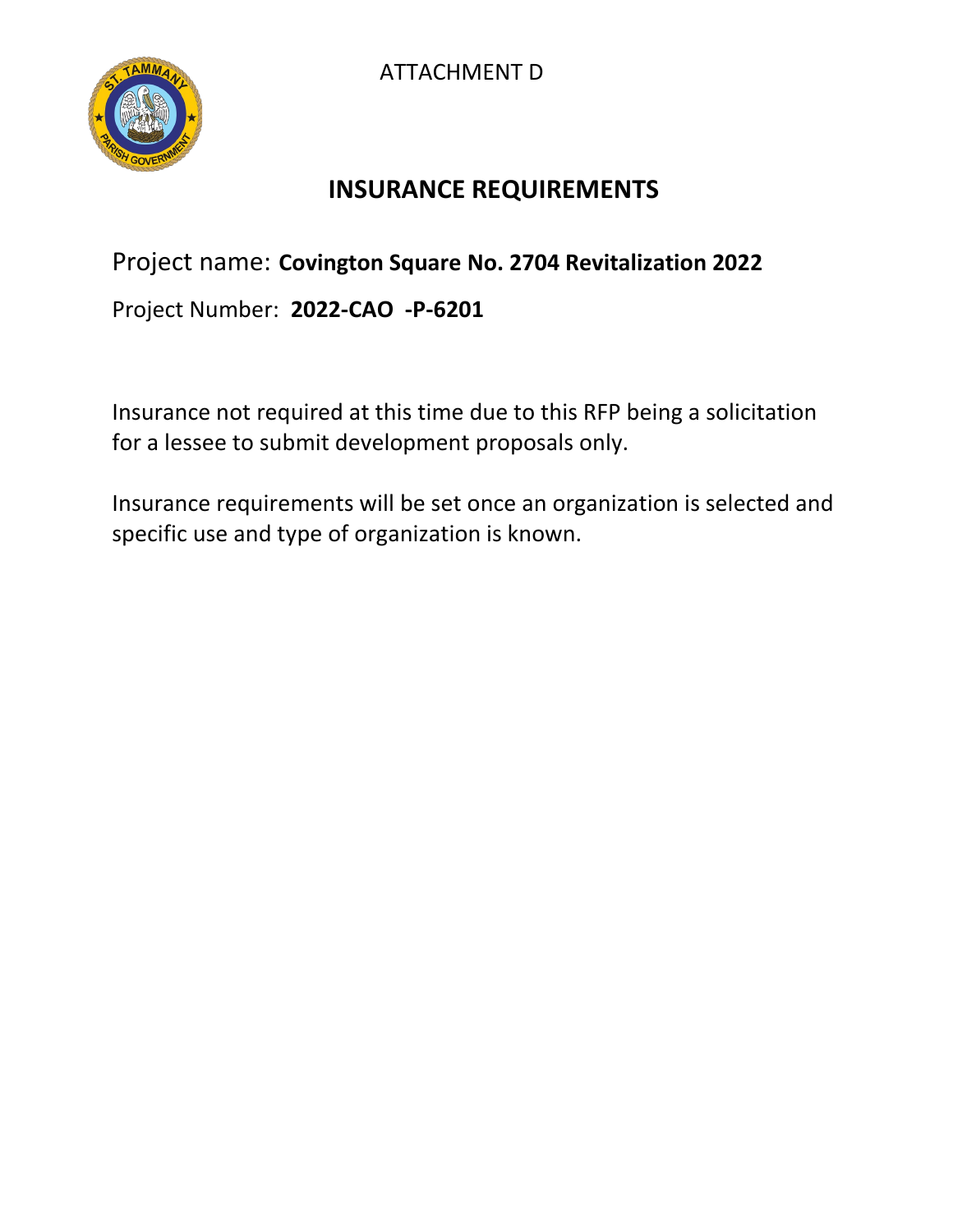# **ATTACHMENT "E"**

**Omitted**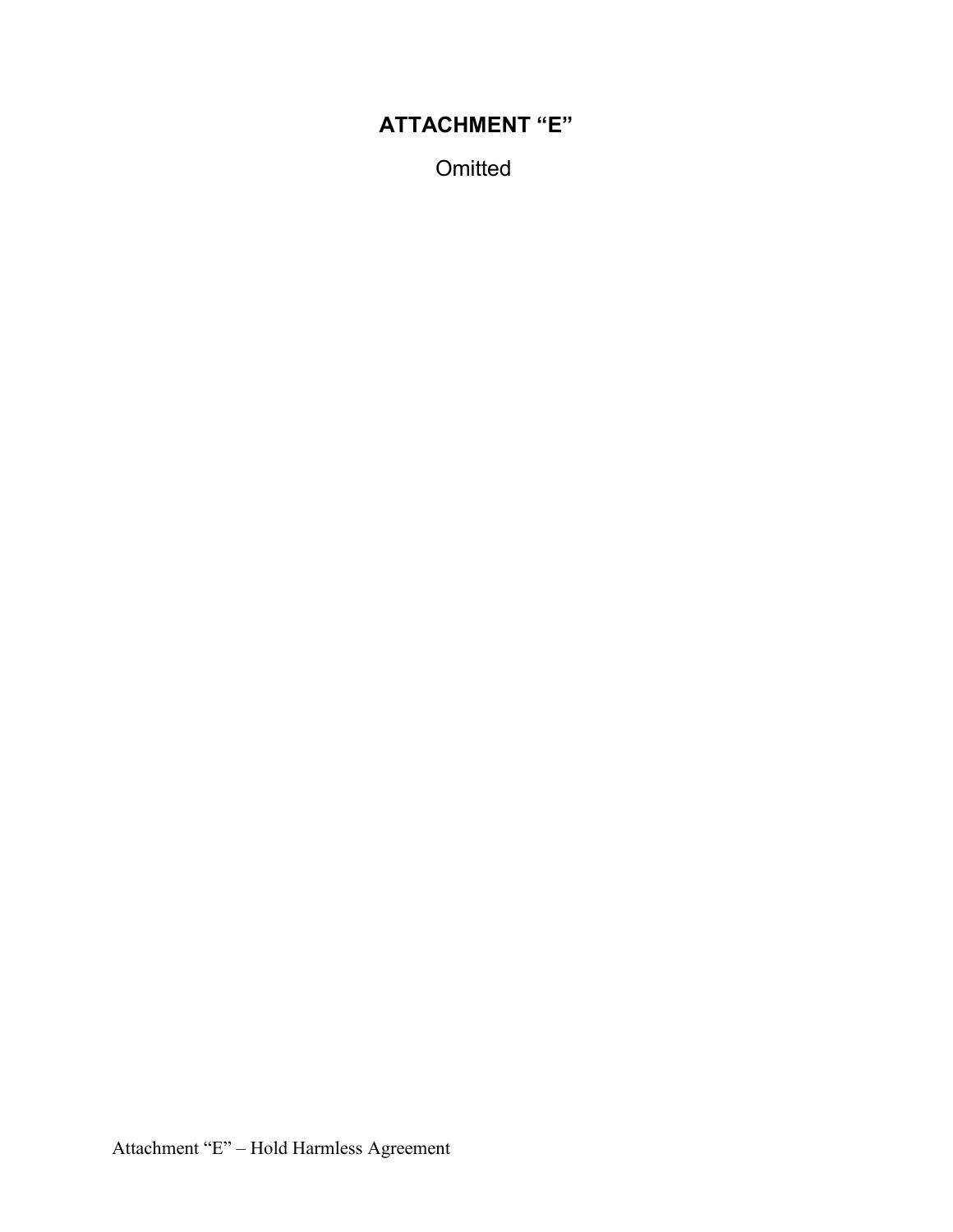#### ATTACHMENT F

### **AFFIDAVIT PURSUANT TO LA R.S. 38:2224 AND ETHICS PROVISIONS FOR PROFESSIONAL & ESSENTIAL SERVICE CONTRACTS**

**STATE OF** 

PARISH/COUNTY OF

**BEFORE ME**, the undersigned authority, in and for the above stated State and Parish (or

County), personally came and appeared:

\_\_\_\_\_\_\_\_\_\_\_\_\_\_\_\_\_\_\_\_\_\_\_\_\_\_\_\_\_\_\_ Print Name

who, after first being duly sworn, did depose and state:

- 1. That affiant is appearing on behalf of \_\_\_\_\_\_\_\_\_\_\_\_\_\_\_\_\_\_\_\_\_\_\_\_\_\_\_, who is seeking a Professional or Essential Service Contract with St. Tammany Parish Government.
- 2. That affiant employed no person, corporation, firm, association, or other organization, either directly or indirectly, to secure the public contract under which he received payment, other than persons regularly employed by the affiant whose services in connection with the construction, alteration or demolition of the public building or project or in securing the public contract were in the regular course of their duties for affiant; and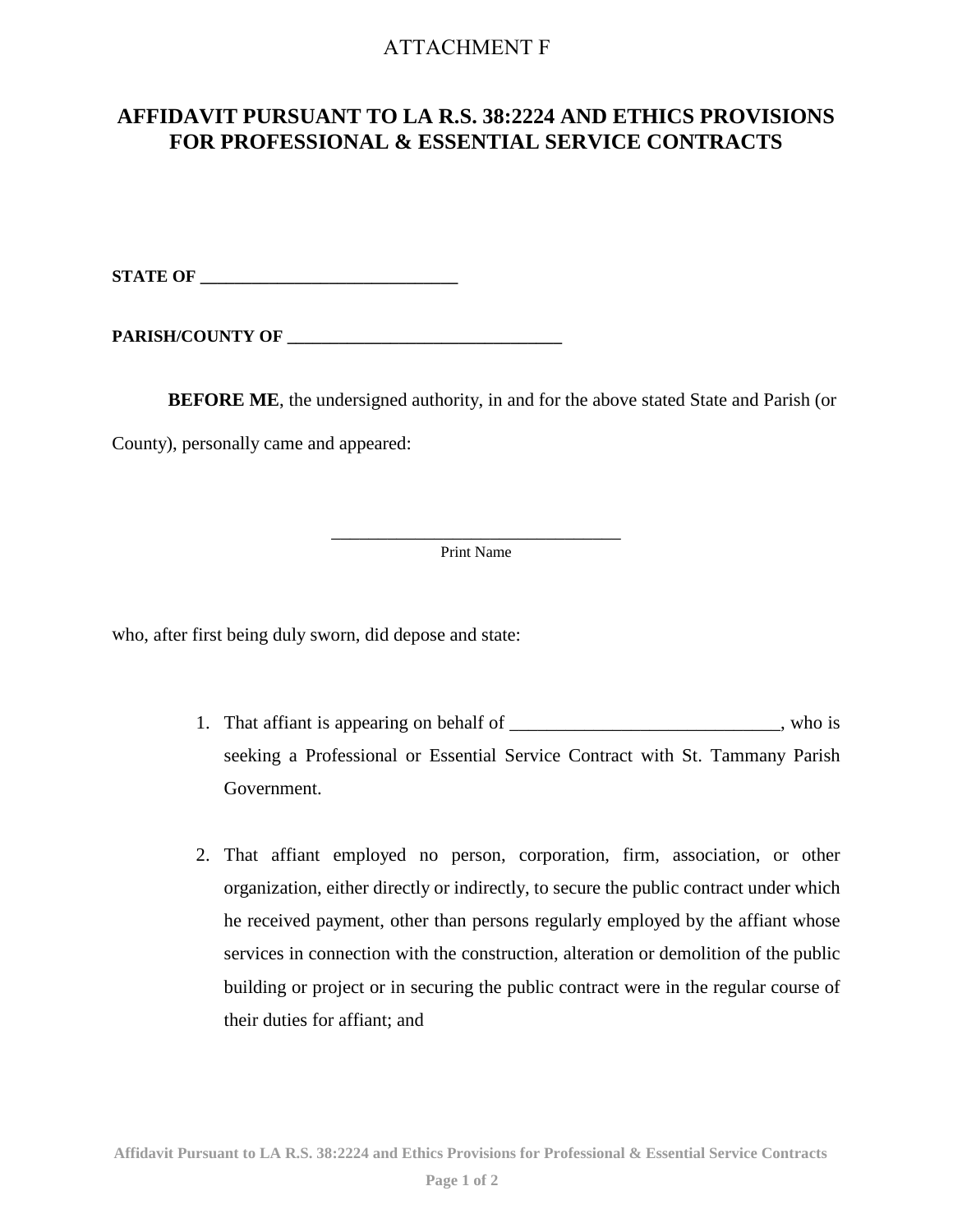- 3. That no part of the contract price received by affiant was paid or will be paid to any person, corporation, firm, association, or other organization for soliciting the contract, other than the payment of their normal compensation to persons regularly employed by the affiant whose services in connection with the construction, alteration or demolition of the public building or project were in the regular course of their duties for affiant.
- 4. If affiant is a sole proprietor, that neither affiant, nor his/her immediate family is a public servant of St. Tammany Parish Government or the Contract is not under the supervision or jurisdiction of the public servant's agency.
- 5. If affiant is executing this affidavit on behalf of a juridical entity such as a partnership, corporation, or LLC, etc., that no public servant of St. Tammany Parish Government, or his/her immediate family, either individually or collectively, has more than a 25% ownership interest in the entity seeking the Contract with St. Tammany Parish Government if the Contract will be under the supervision or jurisdiction of the public servant's agency.

| <b>Printed Name:</b> |  |
|----------------------|--|
| <b>Title:</b>        |  |

**\_\_\_\_\_\_\_\_\_\_\_\_\_\_\_\_\_\_\_\_\_\_\_\_\_\_\_\_\_\_\_\_\_\_** 

| <b>Entity name:</b> |  |
|---------------------|--|
|---------------------|--|

**THUS SWORN TO AND SUBSCRIBED BEFORE ME, THIS\_\_\_\_\_\_\_\_\_, DAY OF \_\_\_\_\_\_\_\_\_\_\_\_\_\_\_\_\_\_\_\_\_\_\_\_, 202\_\_.**

 **Notary Public** 

**\_\_\_\_\_\_\_\_\_\_\_\_\_\_\_\_\_\_\_\_\_\_\_\_\_\_\_\_\_\_\_\_\_\_\_\_** 

**Print Name: \_\_\_\_\_\_\_\_\_\_\_\_\_\_\_\_\_\_\_\_\_\_\_\_\_** 

**Notary I.D./Bar No.: \_\_\_\_\_\_\_\_\_\_\_\_\_\_\_\_\_\_** 

**My commission expires: \_\_\_\_\_\_\_\_\_\_\_\_\_\_\_**

**Affidavit Pursuant to LA R.S. 38:2224 and Ethics Provisions for Professional & Essential Service Contracts**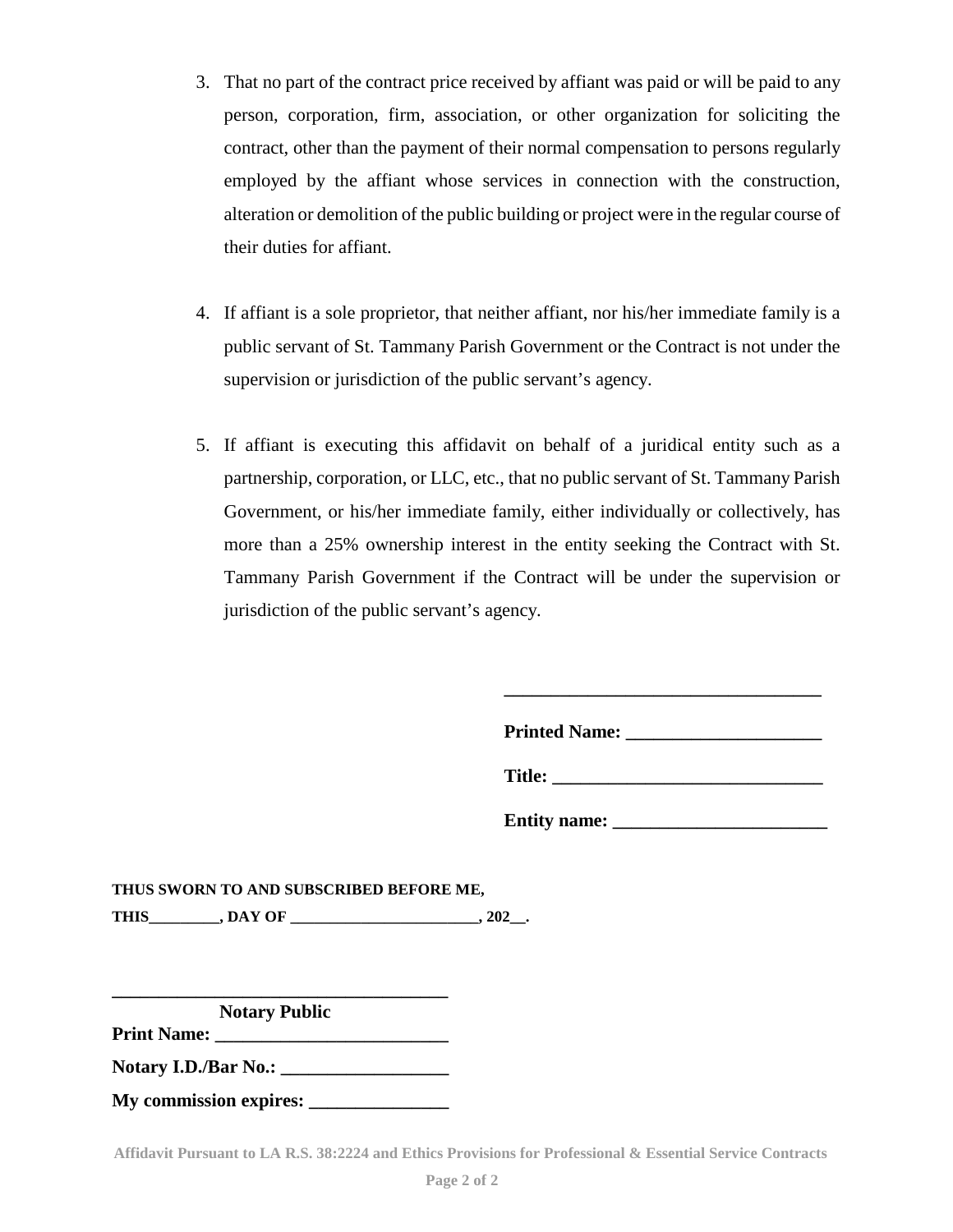### **AFFIDAVIT PURSUANT TO LA R.S. 38:2212.10 CONFIRMING REGISTRATION AND PARTICIPATION IN A STATUS VERIFICATION SYSTEM**

**STATE OF** 

**PARISH/COUNTY OF \_\_\_\_\_\_\_\_\_\_\_\_\_\_\_\_\_\_\_\_\_\_\_\_\_\_\_\_\_\_** 

**BEFORE ME**, the undersigned authority, in and for the above stated State and Parish (or County), personally came and appeared:

\_\_\_\_\_\_\_\_\_\_\_\_\_\_\_\_\_\_\_\_\_\_\_\_\_\_\_\_\_ Print Name

who, after first being duly sworn, did depose and state:

- 1. That affiant is appearing on behalf of \_\_\_\_\_\_\_\_\_\_\_\_\_\_\_\_\_\_\_\_\_\_\_\_\_\_\_\_\_\_\_\_, a private employer seeking a bid or a contract with St. Tammany Parish Government for the physical performance of services within the State of Louisiana.
- 2. That affiant is registered and participates in a status verification system to verify that all employees in the state of Louisiana are legal citizens of the United States or are legal aliens; and
- 3. That affiant shall continue, during the term of the contract, to utilize a status verification system to verify the legal status of all new employees in the state of Louisiana.
- 4. That affiant shall require all subcontractors to submit to the affiant a sworn affidavit verifying compliance with this law.

| <b>Printed Name:</b>   |  |
|------------------------|--|
| Title:                 |  |
| <b>Name of Entity:</b> |  |

**\_\_\_\_\_\_\_\_\_\_\_\_\_\_\_\_\_\_\_\_\_\_\_\_\_\_\_\_\_\_\_\_\_\_\_\_\_\_** 

#### **THUS SWORN TO AND SUBSCRIBED BEFORE ME,**

**THIS\_\_\_\_\_\_, DAY OF \_\_\_\_\_\_\_\_\_\_\_\_\_\_\_, 202\_\_.** 

 **Notary Public**

**\_\_\_\_\_\_\_\_\_\_\_\_\_\_\_\_\_\_\_\_\_\_\_\_\_\_\_\_\_\_\_\_\_\_\_\_**